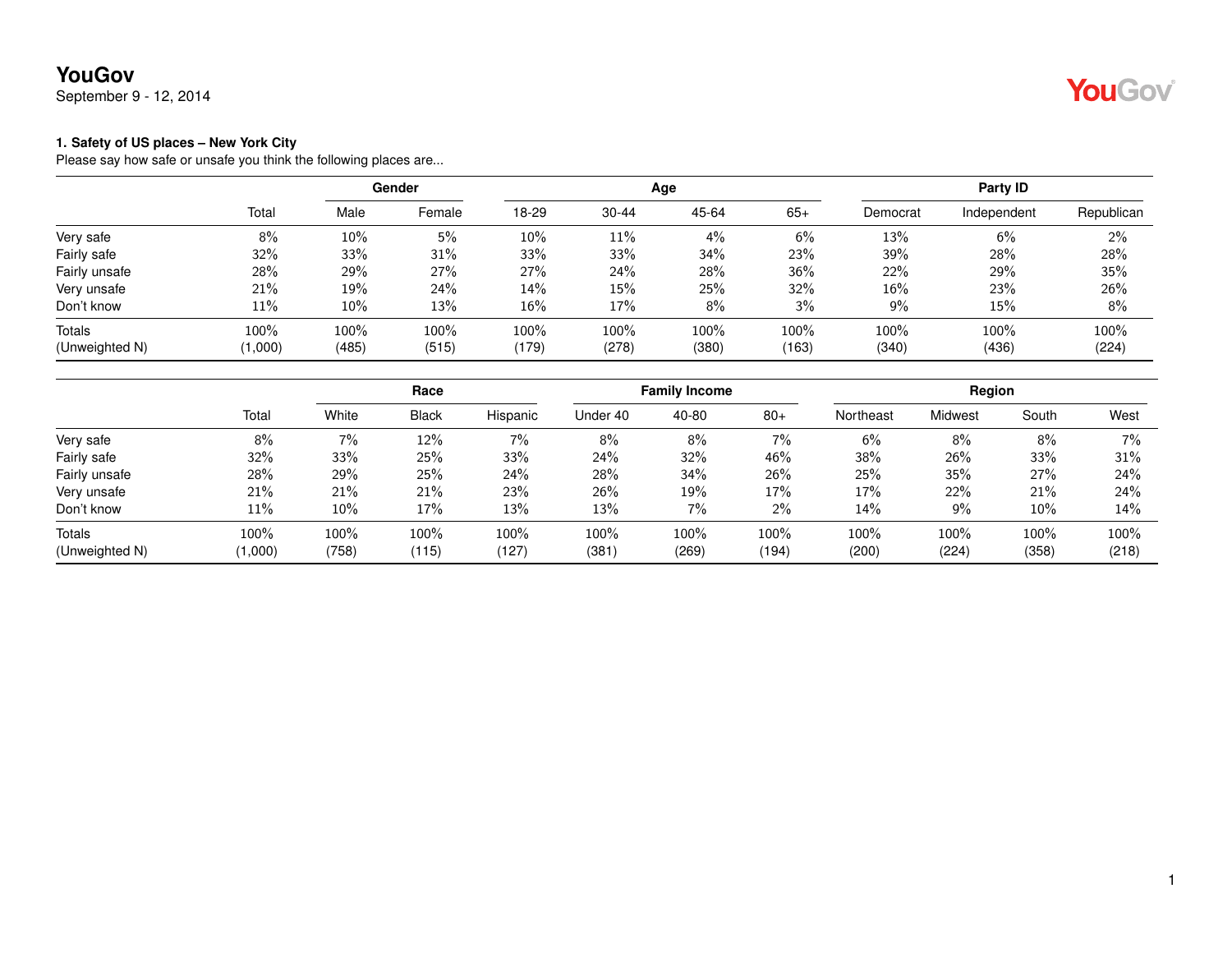September 9 - 12, 2014

#### **2. Safety of US places – Los Angeles**

|                |         | Gender |        |       |           | Age   | Party ID |          |             |            |
|----------------|---------|--------|--------|-------|-----------|-------|----------|----------|-------------|------------|
|                | Total   | Male   | Female | 18-29 | $30 - 44$ | 45-64 | $65+$    | Democrat | Independent | Republican |
| Very safe      | 6%      | 6%     | 6%     | 6%    | 10%       | 4%    | 5%       | $11\%$   | 4%          | 3%         |
| Fairly safe    | 31%     | 31%    | 31%    | 34%   | 31%       | 31%   | 27%      | 40%      | 25%         | 28%        |
| Fairly unsafe  | 29%     | 30%    | 28%    | 28%   | 25%       | 31%   | 33%      | 25%      | 30%         | 34%        |
| Very unsafe    | 19%     | 19%    | 19%    | 11%   | 15%       | 23%   | 28%      | 12%      | 22%         | 23%        |
| Don't know     | 15%     | 14%    | 16%    | 21%   | 19%       | 11%   | 6%       | 11%      | 18%         | 12%        |
| Totals         | 100%    | 100%   | 100%   | 100%  | 100%      | 100%  | 100%     | 100%     | 100%        | 100%       |
| (Unweighted N) | (1,000) | (485)  | (515)  | (179) | (278)     | (380) | (163)    | (340)    | (436)       | (224)      |

|                |         |       | Race         |          | <b>Family Income</b> |       |       | Region    |                |       |       |
|----------------|---------|-------|--------------|----------|----------------------|-------|-------|-----------|----------------|-------|-------|
|                | Total   | White | <b>Black</b> | Hispanic | Under 40             | 40-80 | $80+$ | Northeast | <b>Midwest</b> | South | West  |
| Very safe      | 6%      | 5%    | 9%           | 12%      | 9%                   | 5%    | 4%    | 8%        | 3%             | 8%    | 6%    |
| Fairly safe    | 31%     | 32%   | 28%          | $30\%$   | 28%                  | 33%   | 41%   | 26%       | 33%            | 31%   | 33%   |
| Fairly unsafe  | 29%     | 30%   | 25%          | 26%      | 27%                  | 35%   | 32%   | 31%       | 33%            | 26%   | 28%   |
| Very unsafe    | 19%     | 19%   | 19%          | $18\%$   | 24%                  | 17%   | 13%   | 13%       | 19%            | 21%   | 20%   |
| Don't know     | 15%     | 14%   | 20%          | 14%      | 12%                  | $9\%$ | 10%   | 21%       | 12%            | 14%   | 13%   |
| Totals         | 100%    | 100%  | 100%         | 100%     | 100%                 | 100%  | 100%  | 100%      | 100%           | 100%  | 100%  |
| (Unweighted N) | (1,000) | (758) | (115)        | (127)    | (381)                | (269) | (194) | (200)     | (224)          | (358) | (218) |

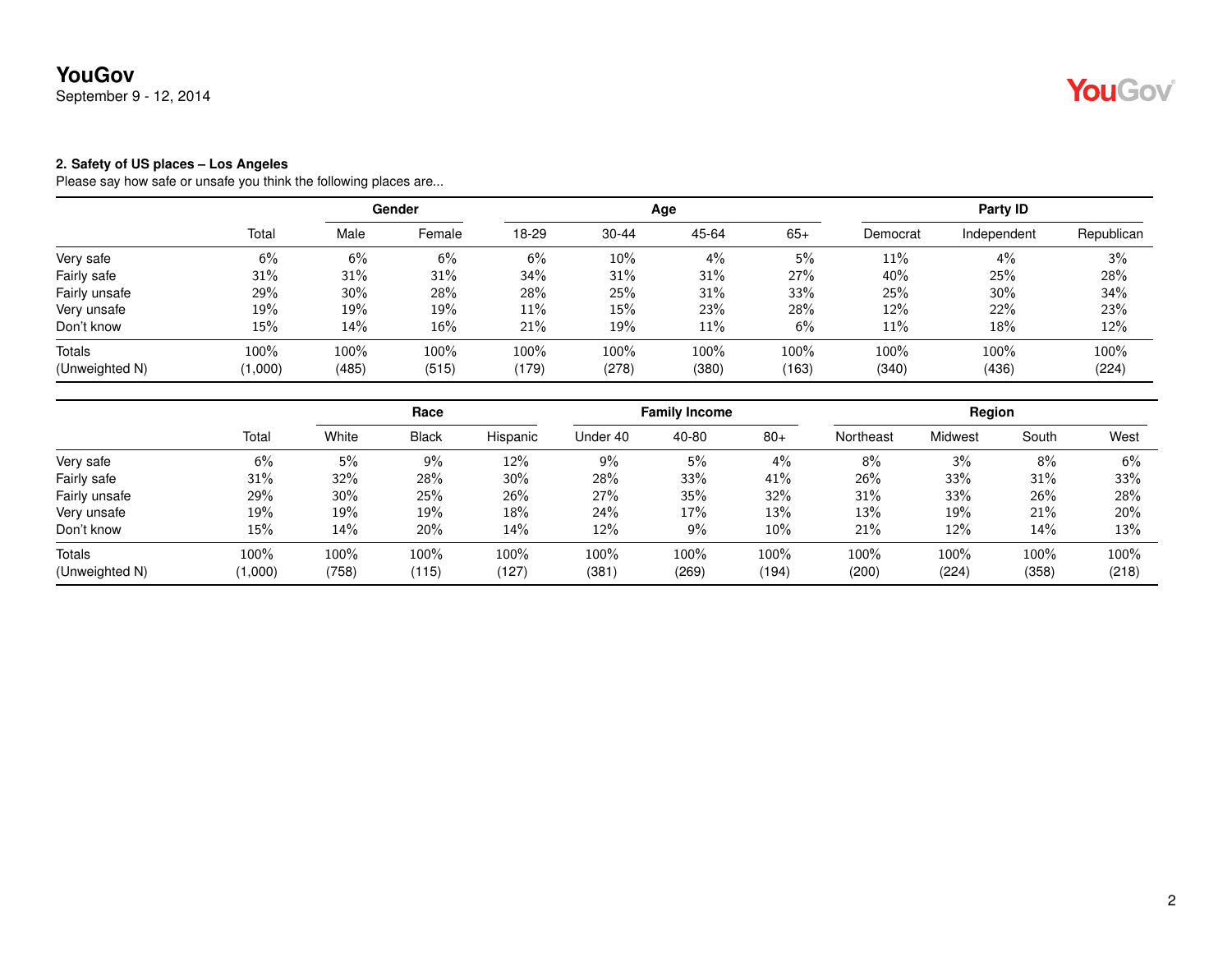September 9 - 12, 2014

#### **3. Safety of US places – Chicago**

|                |         |       | Gender |       |           | Age   |       |          | Party ID    |            |
|----------------|---------|-------|--------|-------|-----------|-------|-------|----------|-------------|------------|
|                | Total   | Male  | Female | 18-29 | $30 - 44$ | 45-64 | $65+$ | Democrat | Independent | Republican |
| Very safe      | 6%      | 7%    | 6%     | 9%    | 8%        | $4\%$ | 6%    | 10%      | 5%          | 4%         |
| Fairly safe    | 27%     | 28%   | 27%    | 27%   | 29%       | 29%   | 21%   | 37%      | 23%         | 21%        |
| Fairly unsafe  | 25%     | 24%   | 25%    | 24%   | 21%       | 26%   | 29%   | 23%      | 24%         | 30%        |
| Very unsafe    | 28%     | 30%   | 27%    | 23%   | 20%       | 33%   | 39%   | 19%      | 32%         | 34%        |
| Don't know     | 13%     | 12%   | 15%    | 18%   | 21%       | 9%    | 5%    | 12%      | 16%         | $10\%$     |
| Totals         | 100%    | 100%  | 100%   | 100%  | 100%      | 100%  | 100%  | 100%     | 100%        | 100%       |
| (Unweighted N) | (1,000) | (485) | (515)  | (179) | (278)     | (380) | (163) | (340)    | (436)       | (224)      |

|                          |                 | Race          |               | <b>Family Income</b> |               |               | Region        |               |               |               |               |
|--------------------------|-----------------|---------------|---------------|----------------------|---------------|---------------|---------------|---------------|---------------|---------------|---------------|
|                          | Total           | White         | <b>Black</b>  | Hispanic             | Under 40      | 40-80         | $80+$         | Northeast     | Midwest       | South         | West          |
| Very safe                | 6%              | 5%            | 13%           | 6%                   | 9%            | 7%            | 3%            | 8%            | 5%            | 8%            | 4%            |
| Fairly safe              | 27%             | 27%           | 24%           | 28%                  | 29%           | 24%           | 35%           | 27%           | 30%           | 24%           | 29%           |
| Fairly unsafe            | 25%             | 25%           | 20%           | 28%                  | 20%           | 36%           | 29%           | 20%           | 28%           | 25%           | 26%           |
| Very unsafe              | 28%             | 31%           | 24%           | 19%                  | 29%           | 26%           | 28%           | 24%           | 29%           | 32%           | 26%           |
| Don't know               | 13%             | 12%           | 19%           | 19%                  | 14%           | 7%            | 6%            | 20%           | 9%            | 12%           | 15%           |
| Totals<br>(Unweighted N) | 100%<br>(000, ا | 100%<br>(758) | 100%<br>(115) | 100%<br>(127)        | 100%<br>(381) | 100%<br>(269) | 100%<br>(194) | 100%<br>(200) | 100%<br>(224) | 100%<br>(358) | 100%<br>(218) |

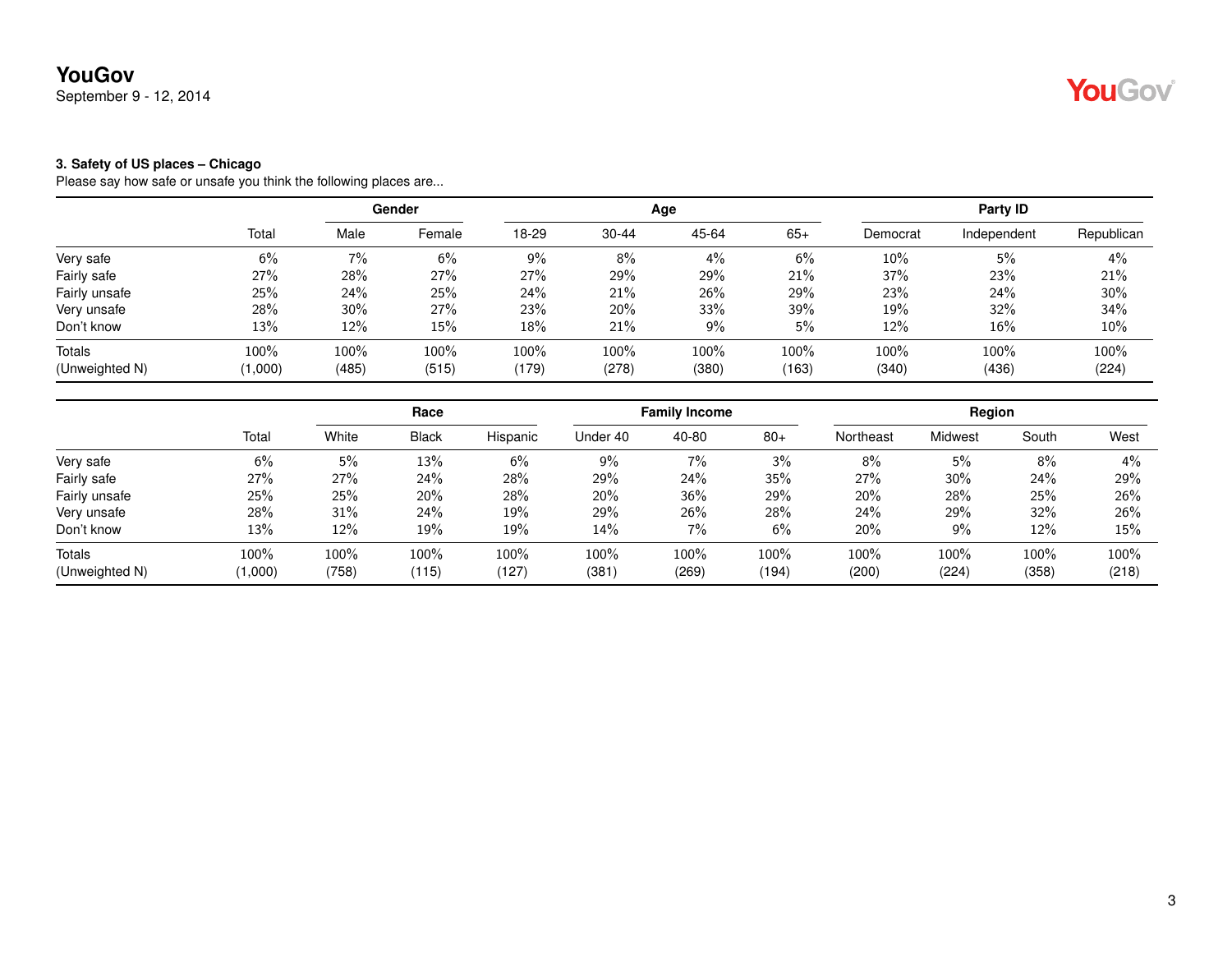September 9 - 12, 2014

#### **4. Safety of US places – Dallas/Fort Worth**

|                |         |       | Gender |       |           | Age   |       |          | Party ID    |            |
|----------------|---------|-------|--------|-------|-----------|-------|-------|----------|-------------|------------|
|                | Total   | Male  | Female | 18-29 | $30 - 44$ | 45-64 | $65+$ | Democrat | Independent | Republican |
| Very safe      | 13%     | 15%   | 11%    | 13%   | 18%       | 10%   | 11%   | 16%      | 12%         | 10%        |
| Fairly safe    | 47%     | 47%   | 46%    | 47%   | 40%       | 51%   | 47%   | 51%      | 42%         | 49%        |
| Fairly unsafe  | 15%     | 15%   | 16%    | 9%    | 12%       | 19%   | 21%   | 12%      | 16%         | 20%        |
| Very unsafe    | 5%      | 4%    | 6%     | 3%    | 4%        | 5%    | 9%    | 5%       | 6%          | 3%         |
| Don't know     | 20%     | 20%   | 21%    | 28%   | 26%       | 15%   | 11%   | 17%      | 23%         | 19%        |
| Totals         | 100%    | 100%  | 100%   | 100%  | 100%      | 100%  | 100%  | 100%     | 100%        | 100%       |
| (Unweighted N) | (1,000) | (485) | (515)  | (179) | (278)     | (380) | (163) | (340)    | (436)       | (224)      |

|                          |                 | Race          |               |               | <b>Family Income</b> |               |               | Region        |               |               |               |
|--------------------------|-----------------|---------------|---------------|---------------|----------------------|---------------|---------------|---------------|---------------|---------------|---------------|
|                          | Total           | White         | <b>Black</b>  | Hispanic      | Under 40             | 40-80         | $80+$         | Northeast     | Midwest       | South         | West          |
| Very safe                | 13%             | 9%            | 20%           | 24%           | 15%                  | 11%           | 11%           | 12%           | 11%           | 16%           | 9%            |
| Fairly safe              | 47%             | 50%           | 34%           | 40%           | 41%                  | 51%           | 57%           | 41%           | 50%           | 46%           | 48%           |
| Fairly unsafe            | 15%             | $16\%$        | 11%           | 14%           | 15%                  | 22%           | 12%           | 14%           | 19%           | 15%           | 14%           |
| Very unsafe              | 5%              | 6%            | 5%            | 3%            | 8%                   | 3%            | 5%            | $4\%$         | 5%            | 6%            | 5%            |
| Don't know               | 20%             | 19%           | 29%           | 20%           | 20%                  | 12%           | 15%           | 29%           | 15%           | 17%           | 24%           |
| Totals<br>(Unweighted N) | 100%<br>(1,000) | 100%<br>(758) | 100%<br>(115) | 100%<br>(127) | 100%<br>(381         | 100%<br>(269) | 100%<br>(194) | 100%<br>(200) | 100%<br>(224) | 100%<br>(358) | 100%<br>(218) |

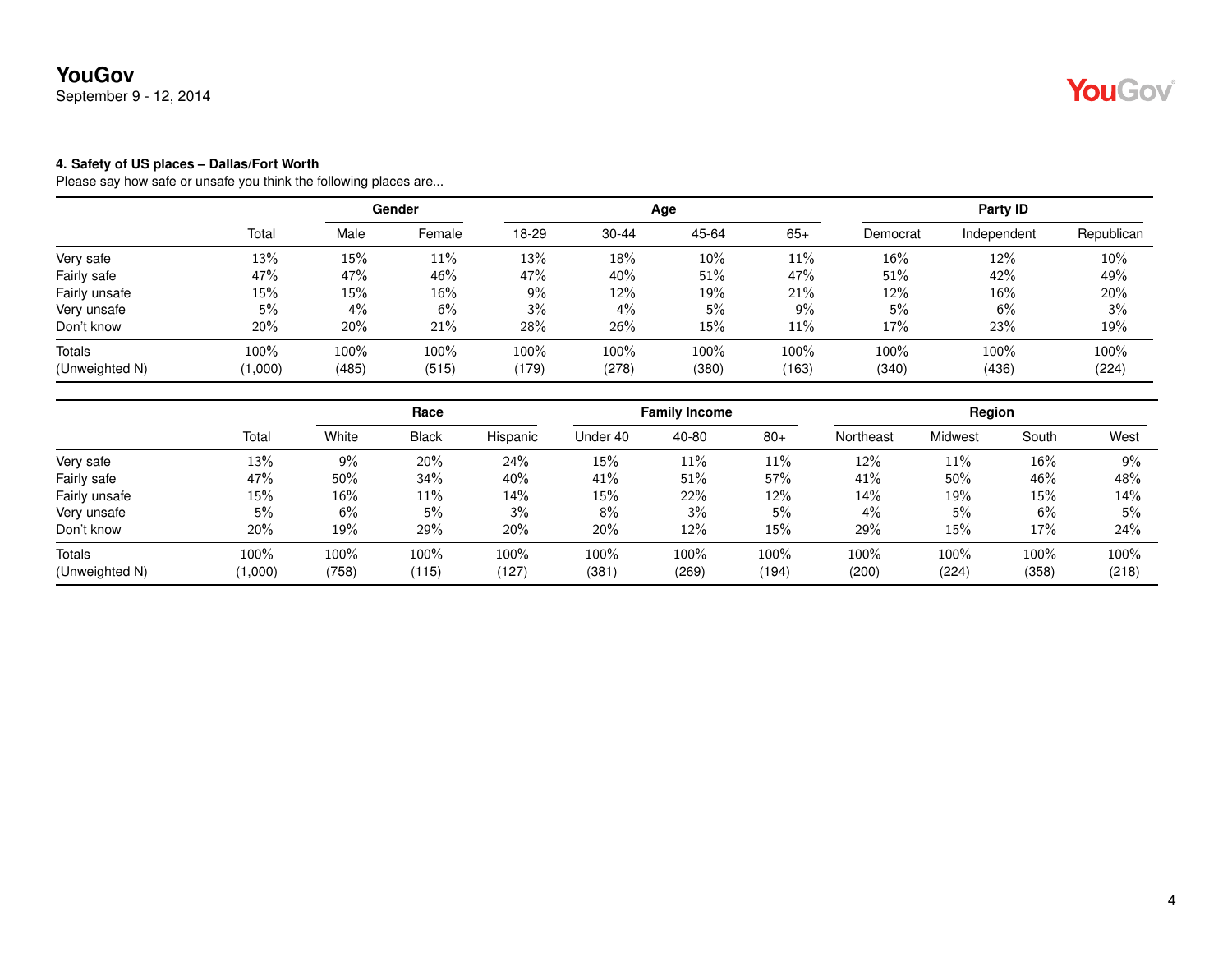September 9 - 12, 2014

#### **5. Safety of US places – Houston**

|                |         |       | Gender |       |           | Age   |        |          | <b>Party ID</b> |            |
|----------------|---------|-------|--------|-------|-----------|-------|--------|----------|-----------------|------------|
|                | Total   | Male  | Female | 18-29 | $30 - 44$ | 45-64 | $65+$  | Democrat | Independent     | Republican |
| Very safe      | 11%     | 12%   | 11%    | 15%   | 15%       | 7%    | $9\%$  | 15%      | 11%             | 5%         |
| Fairly safe    | 45%     | 43%   | 46%    | 43%   | 37%       | 50%   | 47%    | 49%      | 40%             | 48%        |
| Fairly unsafe  | 16%     | 18%   | 14%    | 10%   | 15%       | 18%   | 22%    | 11%      | 18%             | 23%        |
| Very unsafe    | 8%      | 8%    | 7%     | 5%    | 7%        | 9%    | $10\%$ | 8%       | 8%              | 7%         |
| Don't know     | 20%     | 19%   | 22%    | 28%   | 27%       | 15%   | 12%    | 17%      | 24%             | 18%        |
| <b>Totals</b>  | 100%    | 100%  | 100%   | 100%  | 100%      | 100%  | 100%   | 100%     | 100%            | 100%       |
| (Unweighted N) | (1,000) | (485) | (515)  | (179) | (278)     | (380) | (163)  | (340)    | (436)           | (224)      |

|                          |                 |               | Race          |               |              | <b>Family Income</b> |               |               | Region        |               |               |  |
|--------------------------|-----------------|---------------|---------------|---------------|--------------|----------------------|---------------|---------------|---------------|---------------|---------------|--|
|                          | Total           | White         | <b>Black</b>  | Hispanic      | Under 40     | 40-80                | $80+$         | Northeast     | Midwest       | South         | West          |  |
| Very safe                | 11%             | 9%            | 17%           | 19%           | 12%          | 11%                  | 8%            | 11%           | $10\%$        | 14%           | 9%            |  |
| Fairly safe              | 45%             | 46%           | 36%           | 43%           | 41%          | 48%                  | 54%           | 42%           | 47%           | 44%           | 45%           |  |
| Fairly unsafe            | $16\%$          | 18%           | 8%            | 13%           | 15%          | 24%                  | 14%           | 12%           | 18%           | 16%           | 17%           |  |
| Very unsafe              | 8%              | 8%            | 10%           | 6%            | 11%          | 5%                   | 7%            | 6%            | $9\%$         | $9\%$         | 6%            |  |
| Don't know               | 20%             | 19%           | 29%           | 19%           | 20%          | 12%                  | 16%           | 28%           | 16%           | 17%           | 23%           |  |
| Totals<br>(Unweighted N) | 100%<br>(1,000) | 100%<br>(758) | 100%<br>(115) | 100%<br>(127) | 100%<br>(381 | 100%<br>(269)        | 100%<br>(194) | 100%<br>(200) | 100%<br>(224) | 100%<br>(358) | 100%<br>(218) |  |

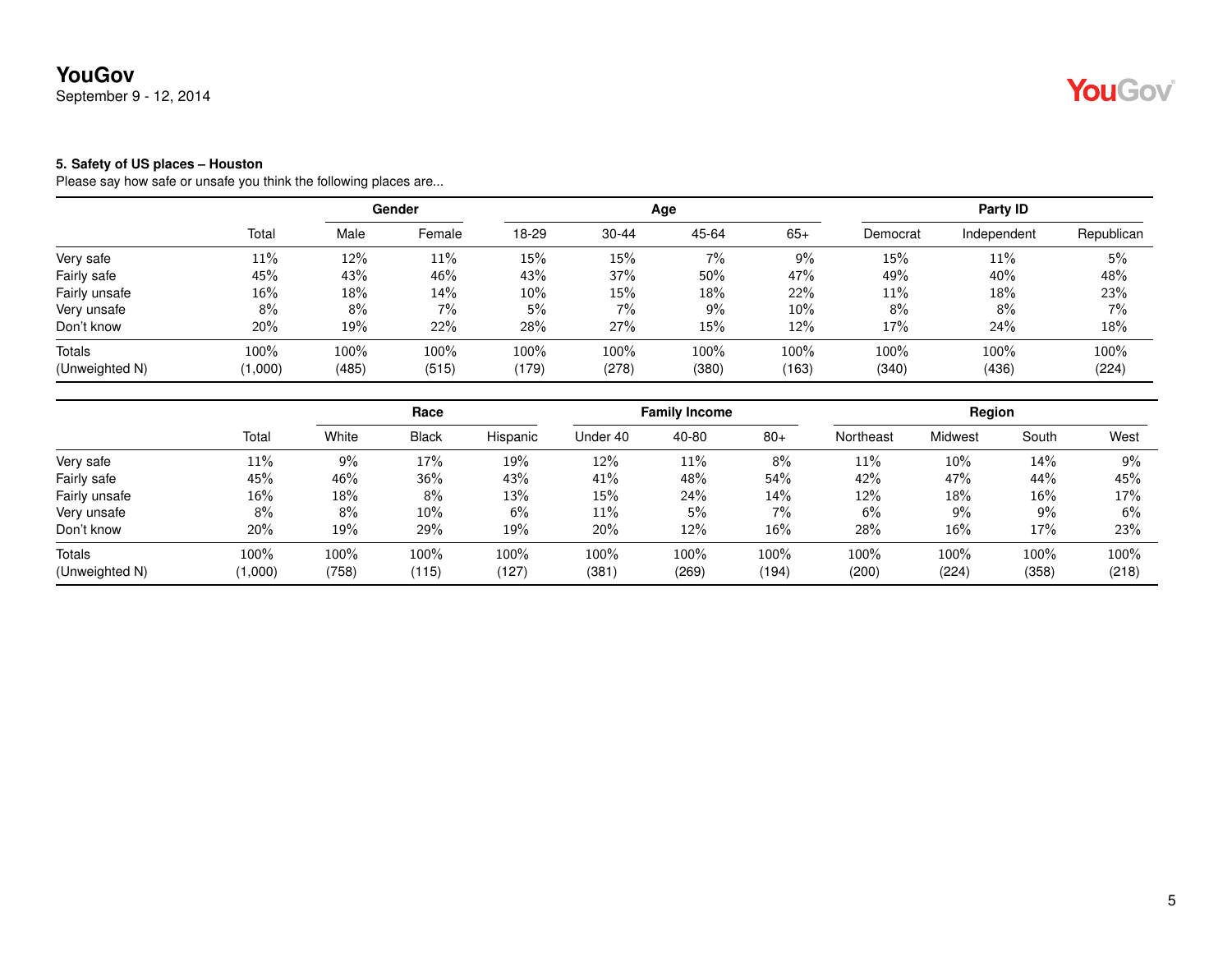September 9 - 12, 2014

#### **6. Safety of US places – Philadelphia**

|                |       | Gender |        |       |           | Age   | Party ID |          |             |            |
|----------------|-------|--------|--------|-------|-----------|-------|----------|----------|-------------|------------|
|                | Total | Male   | Female | 18-29 | $30 - 44$ | 45-64 | $65+$    | Democrat | Independent | Republican |
| Very safe      | 7%    | 6%     | 7%     | 10%   | 9%        | 3%    | $7\%$    | 12%      | 5%          | 3%         |
| Fairly safe    | 41%   | 39%    | 42%    | 37%   | 38%       | 43%   | 44%      | 47%      | 35%         | 42%        |
| Fairly unsafe  | 22%   | 24%    | 20%    | 20%   | 19%       | 25%   | 24%      | 17%      | 24%         | 25%        |
| Very unsafe    | 12%   | 12%    | 12%    | 9%    | 9%        | 16%   | 15%      | $7\%$    | 14%         | $16\%$     |
| Don't know     | 18%   | 17%    | 19%    | 24%   | 24%       | 14%   | 11%      | 17%      | 21%         | 14%        |
| Totals         | 100%  | 100%   | 100%   | 100%  | 100%      | 100%  | 100%     | 100%     | 100%        | 100%       |
| (Unweighted N) | (999) | (485)  | (514)  | (179) | (278)     | (379) | (163)    | (339)    | (436)       | (224)      |

|                               |       | Race  |              | <b>Family Income</b> |          |       | Region |           |         |       |               |
|-------------------------------|-------|-------|--------------|----------------------|----------|-------|--------|-----------|---------|-------|---------------|
|                               | Total | White | <b>Black</b> | Hispanic             | Under 40 | 40-80 | $80+$  | Northeast | Midwest | South | West          |
| Very safe                     | 7%    | 5%    | 14%          | $10\%$               | 9%       | 9%    | $3\%$  | 8%        | 5%      | $7\%$ | 6%            |
| Fairly safe                   | 41%   | 43%   | $34\%$       | 33%                  | 42%      | 41%   | 45%    | 38%       | 46%     | 42%   | 35%           |
| Fairly unsafe                 | 22%   | 22%   | 18%          | 28%                  | 18%      | 28%   | 26%    | 18%       | 21%     | 22%   | 26%           |
|                               | 12%   | 13%   | 13%          | 9%                   | 13%      | 11%   | 15%    | $14\%$    | 12%     | 12%   | 11%           |
| Don't know                    | 18%   | 17%   | 21%          | 20%                  | 18%      | 11%   | 12%    | 21%       | 15%     | 16%   | 23%           |
| Totals                        | 100%  | 100%  | 100%         | 100%                 | 100%     | 100%  | 100%   | 100%      | 100%    | 100%  | 100%<br>(218) |
| Very unsafe<br>(Unweighted N) | (999) | (758) | (114)        | (127)                | (380)    | (269) | (194)  | (200)     | (224)   | (357) |               |

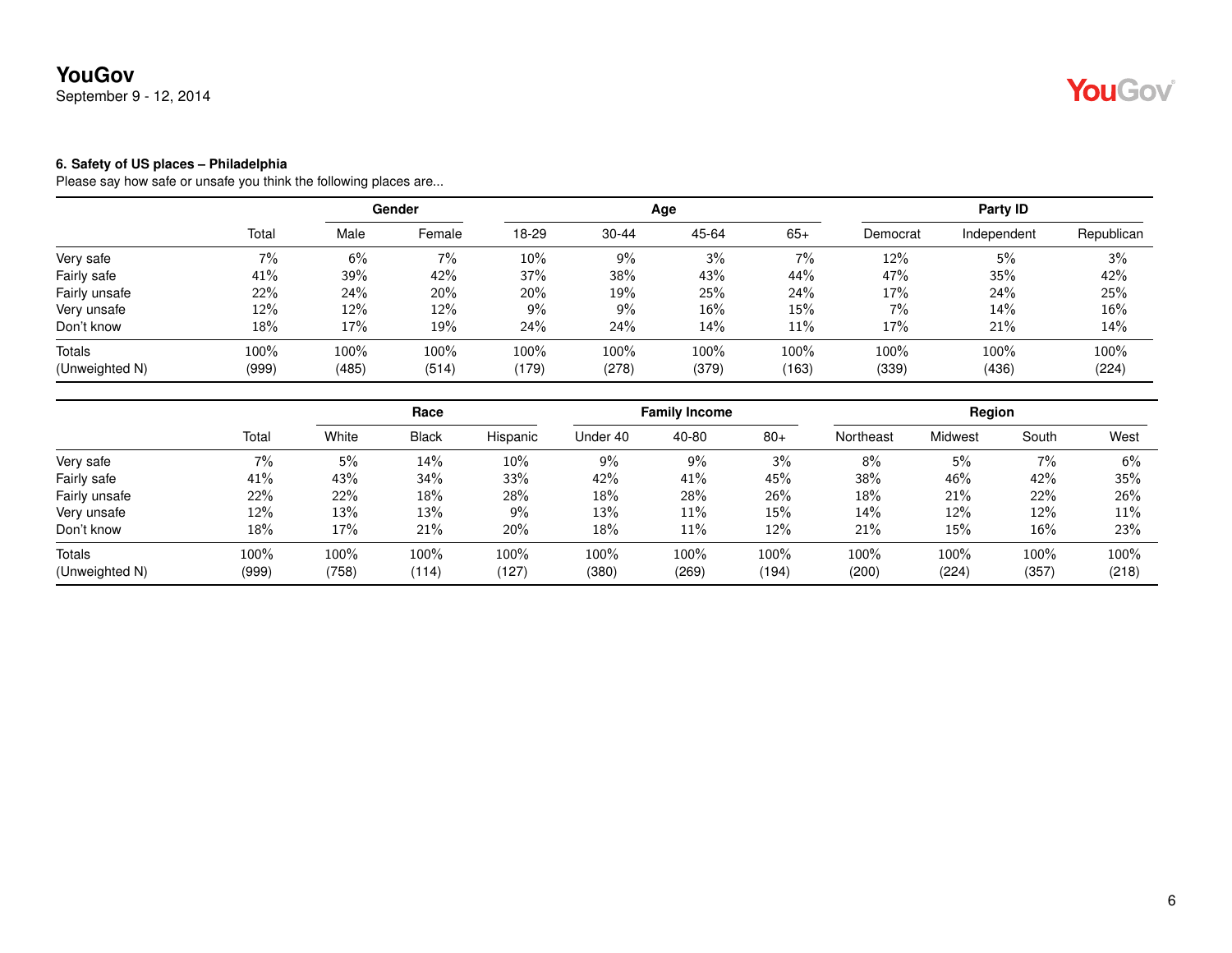September 9 - 12, 2014

#### **7. Safety of US places – Washington D.C.**

|                |         |       | Gender |       |           | Age   |       |          | Party ID    |            |
|----------------|---------|-------|--------|-------|-----------|-------|-------|----------|-------------|------------|
|                | Total   | Male  | Female | 18-29 | $30 - 44$ | 45-64 | $65+$ | Democrat | Independent | Republican |
| Very safe      | 10%     | 12%   | 8%     | 12%   | 13%       | 8%    | 7%    | 17%      | 8%          | 3%         |
| Fairly safe    | 30%     | 30%   | 30%    | 35%   | 28%       | 28%   | 29%   | 37%      | 26%         | 27%        |
| Fairly unsafe  | 22%     | 25%   | 19%    | 21%   | 22%       | 21%   | 24%   | 16%      | 23%         | 28%        |
| Very unsafe    | 26%     | 23%   | 29%    | 17%   | 18%       | 33%   | 38%   | 20%      | 27%         | 35%        |
| Don't know     | 12%     | 10%   | 14%    | 15%   | 19%       | 11%   | $2\%$ | 10%      | 16%         | 8%         |
| Totals         | 100%    | 100%  | 100%   | 100%  | 100%      | 100%  | 100%  | 100%     | 100%        | 100%       |
| (Unweighted N) | (1,000) | (485) | (515)  | (179) | (278)     | (380) | (163) | (340)    | (436)       | (224)      |

|                          |                 | Race          |               | <b>Family Income</b> |              |               | Region        |               |               |               |               |
|--------------------------|-----------------|---------------|---------------|----------------------|--------------|---------------|---------------|---------------|---------------|---------------|---------------|
|                          | Total           | White         | <b>Black</b>  | Hispanic             | Under 40     | 40-80         | $80+$         | Northeast     | Midwest       | South         | West          |
| Very safe                | 10%             | 8%            | 19%           | 14%                  | 13%          | $10\%$        | 3%            | 8%            | 9%            | 12%           | 10%           |
| Fairly safe              | 30%             | 29%           | 28%           | 36%                  | 27%          | 32%           | 38%           | 29%           | 30%           | 32%           | 27%           |
| Fairly unsafe            | 22%             | 24%           | 14%           | $12\%$               | 19%          | 24%           | 26%           | 16%           | 27%           | 22%           | 20%           |
| Very unsafe              | 26%             | 27%           | 20%           | 24%                  | 29%          | 27%           | 25%           | 27%           | 26%           | 26%           | 26%           |
| Don't know               | 12%             | $11\%$        | 20%           | 14%                  | 12%          | 8%            | 9%            | 20%           | 8%            | $9\%$         | 17%           |
| Totals<br>(Unweighted N) | 100%<br>(1,000) | 100%<br>(758) | 100%<br>(115) | 100%<br>(127)        | 100%<br>(381 | 100%<br>(269) | 100%<br>(194) | 100%<br>(200) | 100%<br>(224) | 100%<br>(358) | 100%<br>(218) |

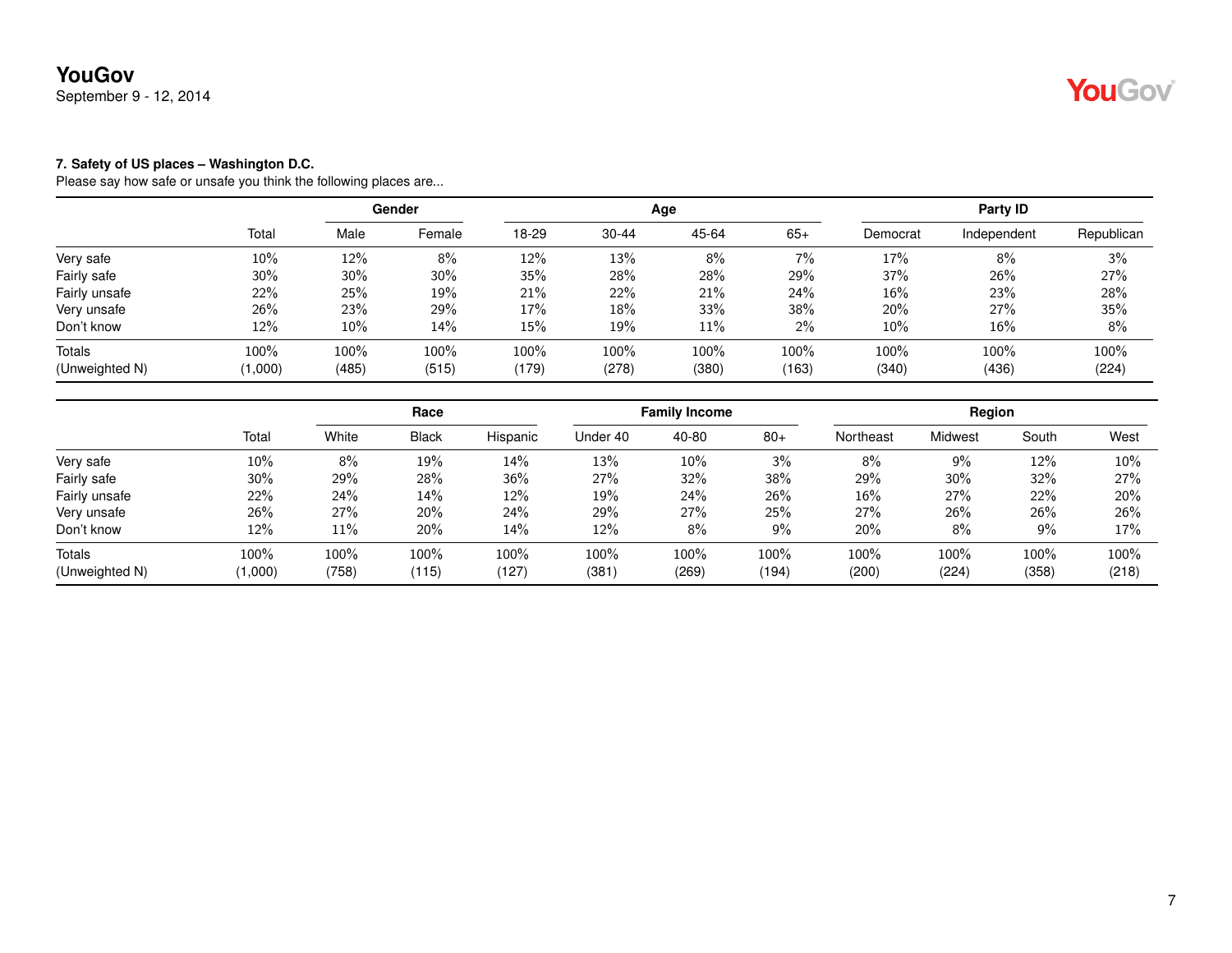September 9 - 12, 2014

#### **8. Safety of US places – Miami**

|                |         | Gender |        |       |           | Age   | Party ID |          |             |            |
|----------------|---------|--------|--------|-------|-----------|-------|----------|----------|-------------|------------|
|                | Total   | Male   | Female | 18-29 | $30 - 44$ | 45-64 | $65+$    | Democrat | Independent | Republican |
| Very safe      | 7%      | $6\%$  | 7%     | 9%    | 10%       | 3%    | 6%       | 9%       | 6%          | 3%         |
| Fairly safe    | 37%     | 39%    | 35%    | 37%   | 35%       | 41%   | 31%      | 42%      | 35%         | 34%        |
| Fairly unsafe  | 26%     | 27%    | 26%    | 19%   | 25%       | 27%   | $36\%$   | 22%      | 25%         | 36%        |
| Very unsafe    | 12%     | 11%    | 13%    | 6%    | 9%        | 16%   | 19%      | 11%      | 13%         | 13%        |
| Don't know     | 18%     | 17%    | 19%    | 29%   | 22%       | 12%   | $8\%$    | 16%      | 21%         | 14%        |
| Totals         | 100%    | 100%   | 100%   | 100%  | 100%      | 100%  | 100%     | 100%     | 100%        | 100%       |
| (Unweighted N) | (1,000) | (485)  | (515)  | (179) | (278)     | (380) | (163)    | (340)    | (436)       | (224)      |

|                |         | Race   |              |          | <b>Family Income</b> |       |       | Region    |         |       |       |
|----------------|---------|--------|--------------|----------|----------------------|-------|-------|-----------|---------|-------|-------|
|                | Total   | White  | <b>Black</b> | Hispanic | Under 40             | 40-80 | $80+$ | Northeast | Midwest | South | West  |
| Very safe      | 7%      | 6%     | $9\%$        | $10\%$   | 8%                   | 9%    | 5%    | 9%        | 4%      | 8%    | 5%    |
| Fairly safe    | 37%     | 38%    | 29%          | 40%      | 36%                  | 39%   | 42%   | 37%       | 40%     | 36%   | 34%   |
| Fairly unsafe  | 26%     | 28%    | 21%          | 22%      | 26%                  | 32%   | 27%   | 22%       | 29%     | 26%   | 28%   |
| Very unsafe    | 12%     | 13%    | 16%          | $6\%$    | 14%                  | 9%    | 14%   | 11%       | 13%     | 14%   | 11%   |
| Don't know     | 18%     | $16\%$ | 25%          | 23%      | $16\%$               | 12%   | 11%   | 20%       | 14%     | 17%   | 22%   |
| Totals         | 100%    | 100%   | 100%         | 100%     | 100%                 | 100%  | 100%  | 100%      | 100%    | 100%  | 100%  |
| (Unweighted N) | (1,000) | (758)  | (115)        | (127)    | (381                 | (269) | (194) | (200)     | (224)   | (358) | (218) |

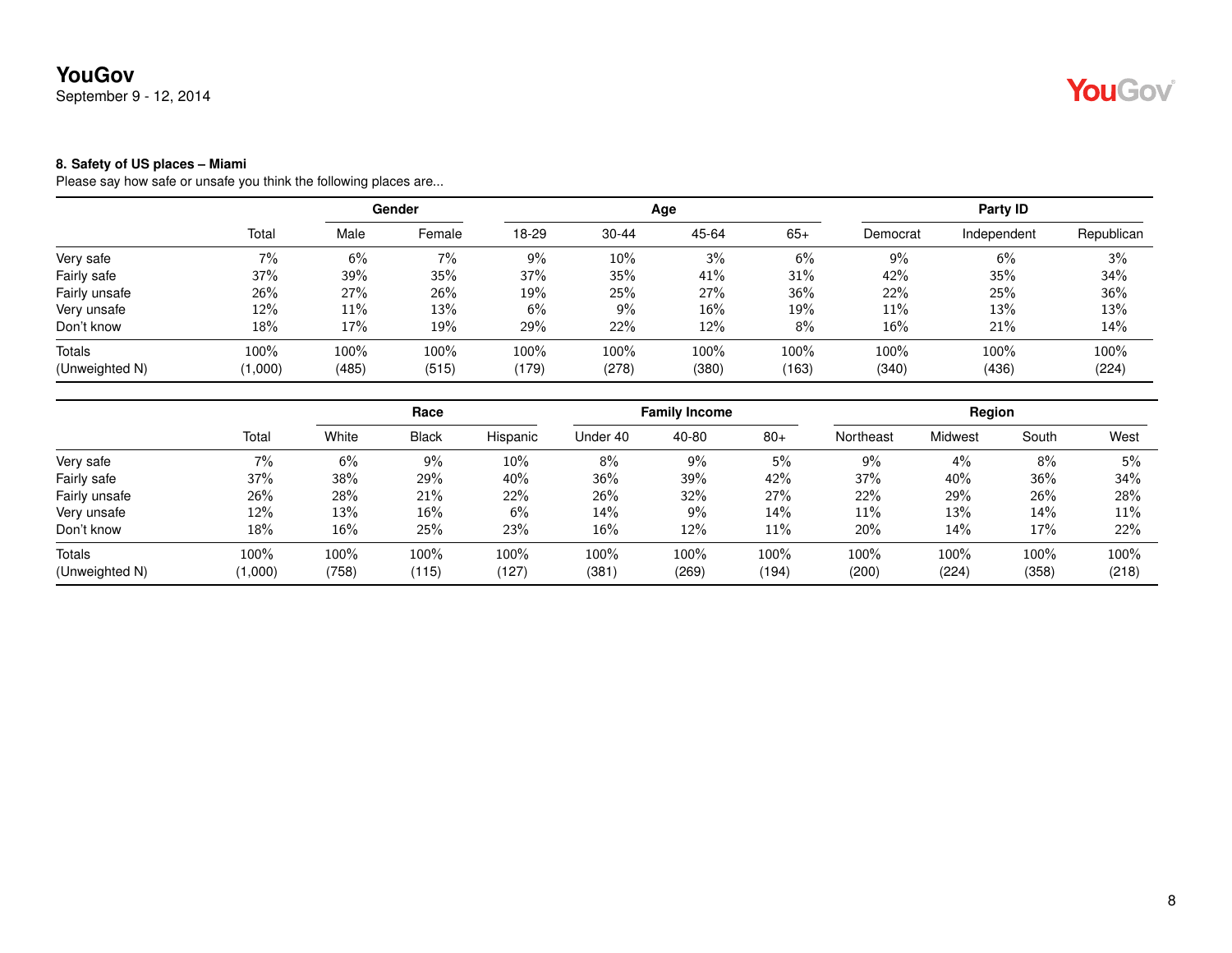September 9 - 12, 2014

#### **9. Safety of US places – Atlanta**

|                |         |       | Gender |       |           | Age   |       |          | Party ID    |            |
|----------------|---------|-------|--------|-------|-----------|-------|-------|----------|-------------|------------|
|                | Total   | Male  | Female | 18-29 | $30 - 44$ | 45-64 | $65+$ | Democrat | Independent | Republican |
| Very safe      | 8%      | 8%    | 7%     | 9%    | 10%       | 5%    | 9%    | 11%      | 7%          | 4%         |
| Fairly safe    | 44%     | 42%   | 45%    | 38%   | 41%       | 47%   | 47%   | 49%      | 39%         | 45%        |
| Fairly unsafe  | 22%     | 24%   | 21%    | 19%   | 21%       | 23%   | 27%   | 19%      | 22%         | 27%        |
| Very unsafe    | 9%      | 8%    | $9\%$  | 7%    | 6%        | 11%   | 10%   | 5%       | $10\%$      | $11\%$     |
| Don't know     | 18%     | 18%   | 18%    | 27%   | 22%       | 14%   | $7\%$ | 16%      | 22%         | 13%        |
| Totals         | 100%    | 100%  | 100%   | 100%  | 100%      | 100%  | 100%  | 100%     | 100%        | 100%       |
| (Unweighted N) | (1,000) | (485) | (515)  | (179) | (278)     | (380) | (163) | (340)    | (436)       | (224)      |

|                          |                 | Race          |               | <b>Family Income</b> |               |               | Region        |               |               |               |               |
|--------------------------|-----------------|---------------|---------------|----------------------|---------------|---------------|---------------|---------------|---------------|---------------|---------------|
|                          | Total           | White         | <b>Black</b>  | Hispanic             | Under 40      | 40-80         | $80+$         | Northeast     | Midwest       | South         | West          |
| Very safe                | 8%              | 6%            | 17%           | 8%                   | 10%           | $9\%$         | 5%            | 9%            | 5%            | 10%           | 4%            |
| Fairly safe              | 44%             | 46%           | 35%           | 37%                  | 41%           | 48%           | 52%           | 44%           | 44%           | 42%           | 44%           |
| Fairly unsafe            | 22%             | 23%           | 16%           | 25%                  | 21%           | 27%           | 22%           | 17%           | 27%           | 22%           | 21%           |
| Very unsafe              | 9%              | 9%            | 9%            | 5%                   | 11%           | 6%            | $10\%$        | 6%            | 10%           | 10%           | 7%            |
| Don't know               | 18%             | 16%           | 23%           | 25%                  | 17%           | 10%           | 11%           | 23%           | 13%           | 15%           | 23%           |
| Totals<br>(Unweighted N) | 100%<br>(000, 1 | 100%<br>(758) | 100%<br>(115) | 100%<br>(127)        | 100%<br>(381) | 100%<br>(269) | 100%<br>(194) | 100%<br>(200) | 100%<br>(224) | 100%<br>(358) | 100%<br>(218) |

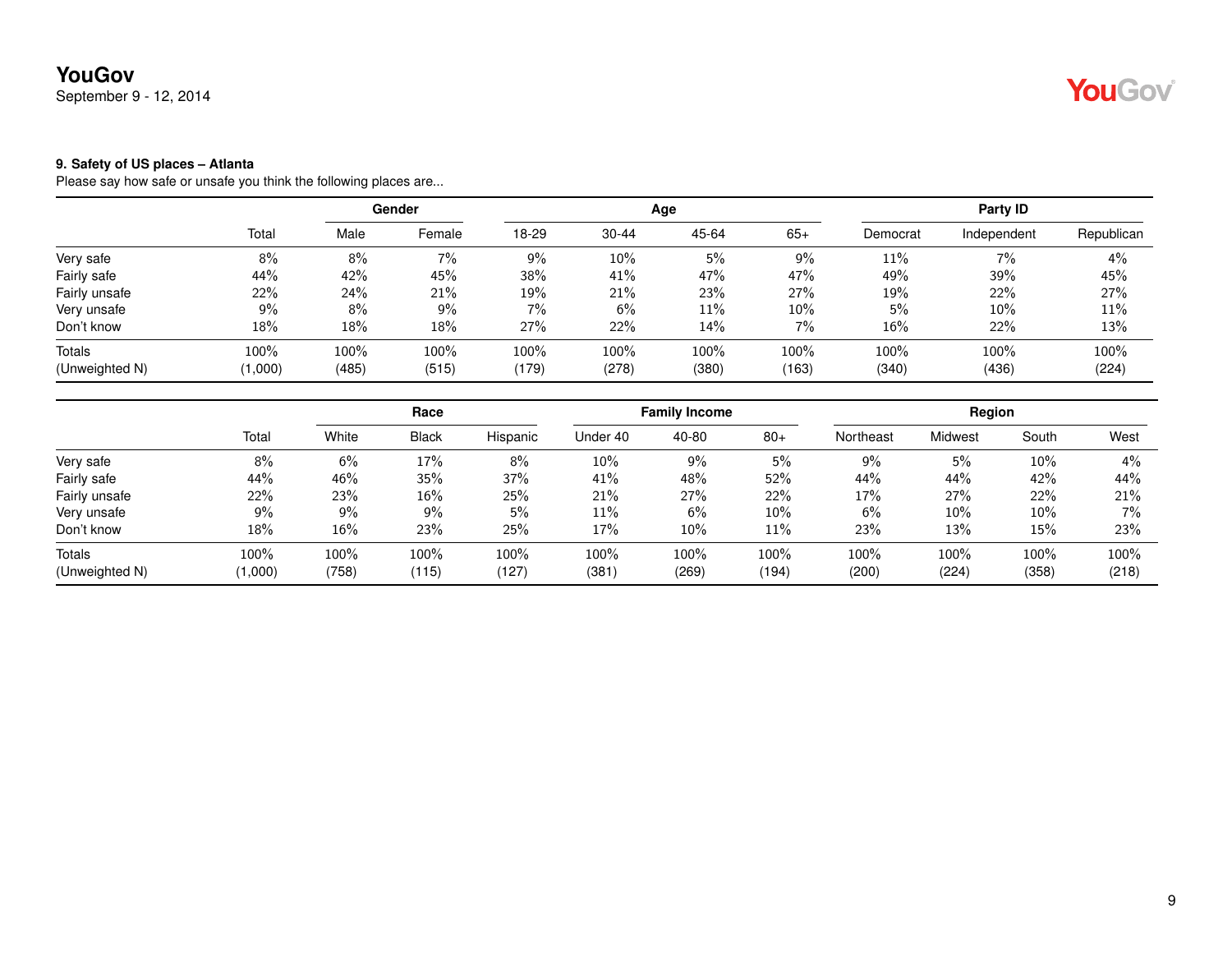September 9 - 12, 2014

#### **10. Safety of US places – Boston**

|                |         | Gender |        |       |           | Age   | Party ID |          |             |            |
|----------------|---------|--------|--------|-------|-----------|-------|----------|----------|-------------|------------|
|                | Total   | Male   | Female | 18-29 | $30 - 44$ | 45-64 | $65+$    | Democrat | Independent | Republican |
| Very safe      | 11%     | 11%    | $10\%$ | 13%   | 16%       | 6%    | 8%       | 16%      | 9%          | 6%         |
| Fairly safe    | 44%     | 46%    | 43%    | 38%   | 41%       | 49%   | 47%      | 51%      | 40%         | 41%        |
| Fairly unsafe  | 19%     | 19%    | 20%    | 12%   | 18%       | 20%   | 28%      | 12%      | 21%         | 29%        |
| Very unsafe    | 8%      | 8%     | $9\%$  | 8%    | 4%        | 10%   | 12%      | $7\%$    | 8%          | $10\%$     |
| Don't know     | 18%     | 17%    | 19%    | 30%   | 21%       | 14%   | 5%       | 15%      | 22%         | 14%        |
| Totals         | 100%    | 100%   | 100%   | 100%  | 100%      | 100%  | 100%     | 100%     | 100%        | 100%       |
| (Unweighted N) | (1,000) | (485)  | (515)  | (179) | (278)     | (380) | (163)    | (340)    | (436)       | (224)      |

|                          |                 | Race          |               | <b>Family Income</b> |              |               | Region        |               |               |               |               |
|--------------------------|-----------------|---------------|---------------|----------------------|--------------|---------------|---------------|---------------|---------------|---------------|---------------|
|                          | Total           | White         | <b>Black</b>  | Hispanic             | Under 40     | 40-80         | $80+$         | Northeast     | Midwest       | South         | West          |
| Very safe                | 11%             | 9%            | 16%           | 14%                  | 11%          | 12%           | 11%           | 13%           | 9%            | 13%           | 6%            |
| Fairly safe              | 44%             | 48%           | 31%           | 35%                  | 42%          | 43%           | 55%           | 45%           | 46%           | 41%           | 46%           |
| Fairly unsafe            | 19%             | 19%           | 15%           | 24%                  | 19%          | 28%           | 15%           | 16%           | 22%           | 19%           | 19%           |
| Very unsafe              | 8%              | 8%            | 11%           | 6%                   | 9%           | 7%            | 8%            | 7%            | 6%            | $10\%$        | 8%            |
| Don't know               | 18%             | $16\%$        | 26%           | 20%                  | 18%          | 10%           | $10\%$        | 18%           | 17%           | 16%           | 21%           |
| Totals<br>(Unweighted N) | 100%<br>(1,000) | 100%<br>(758) | 100%<br>(115) | 100%<br>(127)        | 100%<br>(381 | 100%<br>(269) | 100%<br>(194) | 100%<br>(200) | 100%<br>(224) | 100%<br>(358) | 100%<br>(218) |

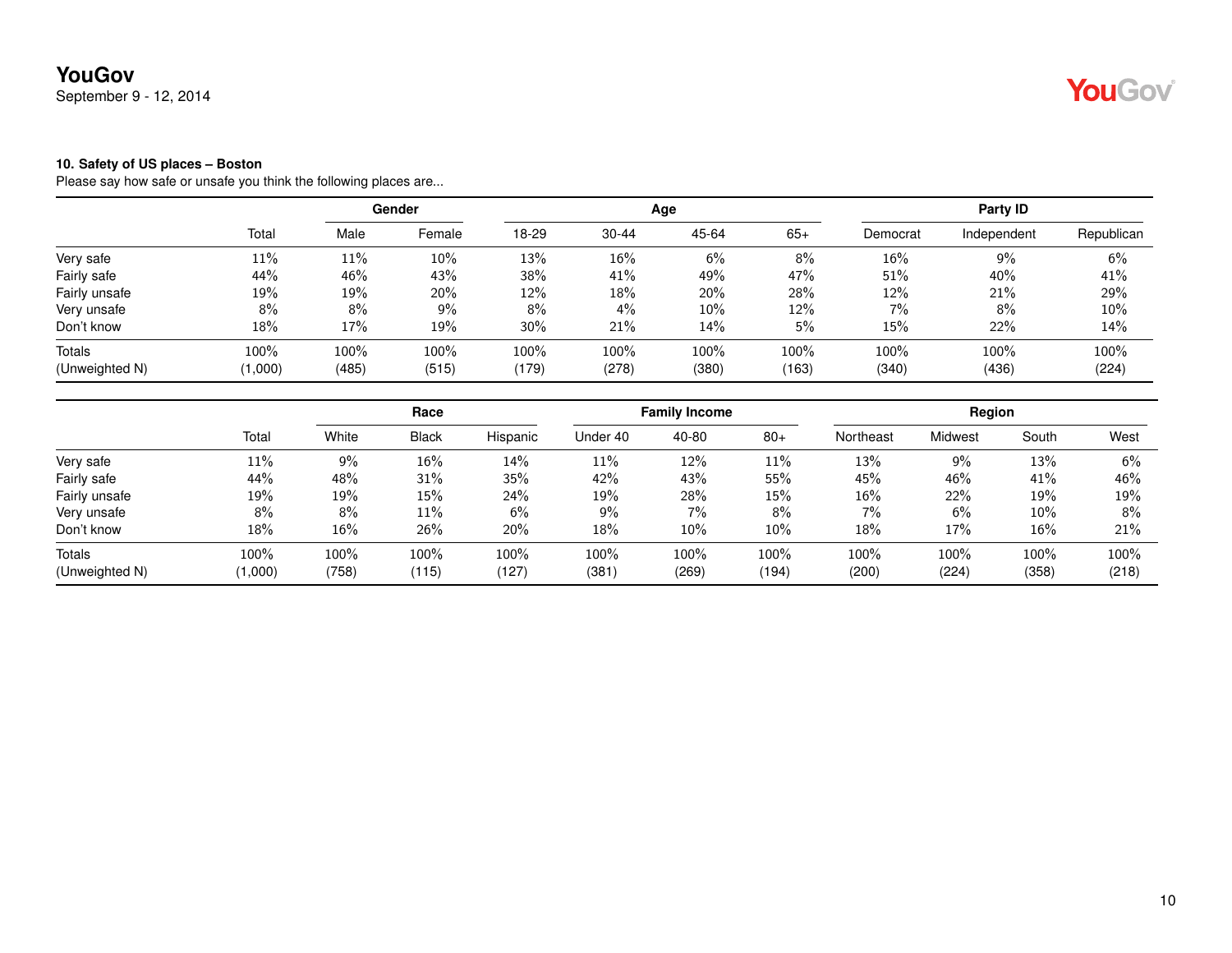September 9 - 12, 2014

## YouGov®

#### **11. Violent crime rate in US**

Compared with 20 years ago, has the rate of violent crime in the United States increased or decreased?

|                   |       | Gender |        |       |           | Age   | Party ID |          |             |            |
|-------------------|-------|--------|--------|-------|-----------|-------|----------|----------|-------------|------------|
|                   | Total | Male   | Female | 18-29 | $30 - 44$ | 45-64 | $65+$    | Democrat | Independent | Republican |
| Increased         | 50%   | 39%    | 60%    | 41%   | 43%       | 52%   | 69%      | 49%      | 45%         | 61%        |
| Remained the same | 15%   | 17%    | 13%    | 20%   | 17%       | 15%   | $7\%$    | 16%      | 15%         | 14%        |
| Decreased         | 22%   | 32%    | 12%    | 23%   | 24%       | 22%   | 16%      | 23%      | 23%         | 17%        |
| Don't know        | 13%   | 12%    | 15%    | 17%   | 16%       | 12%   | 8%       | 12%      | 17%         | 8%         |
| <b>Totals</b>     | 100%  | 100%   | 100%   | 100%  | 100%      | 100%  | 100%     | 100%     | 100%        | 100%       |
| (Unweighted N)    | (998) | (483)  | (515)  | (178) | (277)     | (380) | (163)    | (340)    | (434)       | (224)      |

|                   |       | Race    |              |          | <b>Family Income</b> |        |       | Region    |         |       |       |
|-------------------|-------|---------|--------------|----------|----------------------|--------|-------|-----------|---------|-------|-------|
|                   | Total | White   | <b>Black</b> | Hispanic | Under 40             | 40-80  | $80+$ | Northeast | Midwest | South | West  |
| Increased         | 50%   | 49%     | 56%          | 47%      | 58%                  | 53%    | 34%   | 47%       | 53%     | 53%   | 44%   |
| Remained the same | 15%   | 13%     | 21%          | 19%      | 15%                  | 15%    | 17%   | 14%       | 19%     | 13%   | 16%   |
| Decreased         | 22%   | 24%     | 9%           | 19%      | 13%                  | 21%    | 42%   | 21%       | 17%     | 22%   | 26%   |
| Don't know        | 13%   | 13%     | 14%          | 14%      | 14%                  | $11\%$ | 7%    | 18%       | 11%     | 12%   | 14%   |
| Totals            | 100%  | $100\%$ | 100%         | 100%     | 100%                 | 100%   | 100%  | 100%      | 100%    | 100%  | 100%  |
| (Unweighted N)    | (998) | (757)   | (114)        | (127)    | (380)                | (269)  | (194) | (200)     | (224)   | (357) | (217) |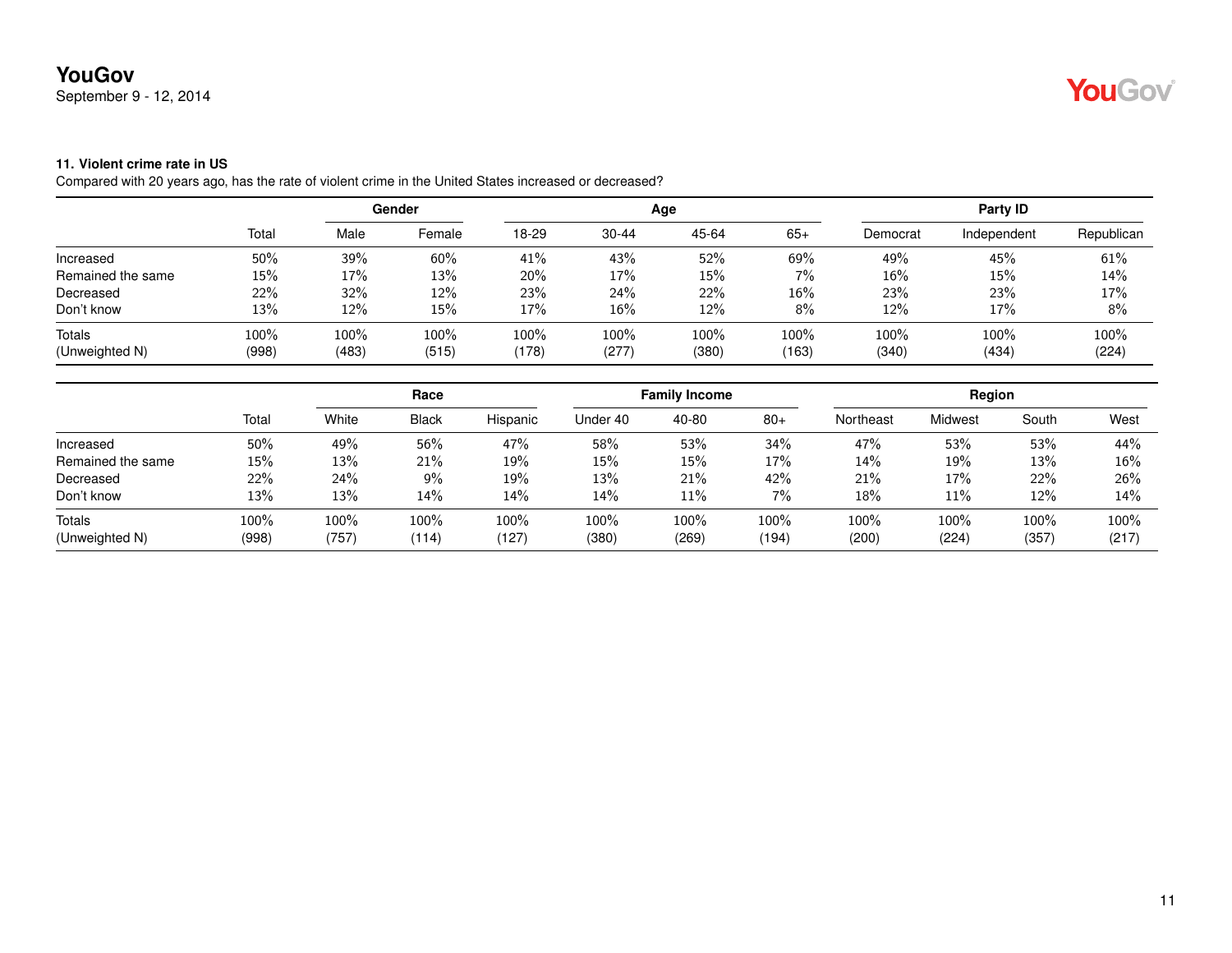September 9 - 12, 2014

## YouGov®

#### **12. Visited US places – New York City**

|                                 |                 |               | Gender        |               |               | Age           |                                       |               | Party ID      |               |
|---------------------------------|-----------------|---------------|---------------|---------------|---------------|---------------|---------------------------------------|---------------|---------------|---------------|
|                                 | Total           | Male          | Female        | 18-29         | $30 - 44$     | 45-64         | $65+$                                 | Democrat      | Independent   | Republican    |
| Yes                             | 53%             | 54%           | 52%           | 49%           | 48%           | 52%           | 68%                                   | 54%           | 51%           | 56%           |
| No                              | 43%             | 42%           | 44%           | 47%           | 46%           | 44%           | 32%                                   | 42%           | 43%           | 44%           |
| Don't remember                  | 4%              | 4%            | 4%            | 4%            | 6%            | 4%            | $\hspace{1.0cm} \rule{1.5cm}{0.15cm}$ | 4%            | 5%            | $0\%$         |
| <b>Totals</b><br>(Unweighted N) | 100%<br>(1,000) | 100%<br>(485) | 100%<br>(515) | 100%<br>(179) | 100%<br>(278) | 100%<br>(380) | 100%<br>(163)                         | 100%<br>(340) | 100%<br>(436) | 100%<br>(224) |

|                          |                 | Race          |               |               | <b>Family Income</b> |               |               | Region        |               |               |               |
|--------------------------|-----------------|---------------|---------------|---------------|----------------------|---------------|---------------|---------------|---------------|---------------|---------------|
|                          | Total           | White         | <b>Black</b>  | Hispanic      | Under 40             | 40-80         | $80+$         | Northeast     | Midwest       | South         | West          |
| Yes                      | 53%             | 54%           | 43%           | 58%           | 41%                  | 58%           | 75%           | 80%           | 37%           | 56%           | 44%           |
| No                       | 43%             | 42%           | 52%           | 38%           | 54%                  | 42%           | 25%           | 14%           | 62%           | 43%           | 48%           |
| Don't remember           | 4%              | 4%            | 5%            | $4\%$         | 5%                   | –             | 1%            | 6%            | 1%            | $2\%$         | $8\%$         |
| Totals<br>(Unweighted N) | 100%<br>(1,000) | 100%<br>(758) | 100%<br>(115) | 100%<br>(127) | 100%<br>(381)        | 100%<br>(269) | 100%<br>(194) | 100%<br>(200) | 100%<br>(224) | 100%<br>(358) | 100%<br>(218) |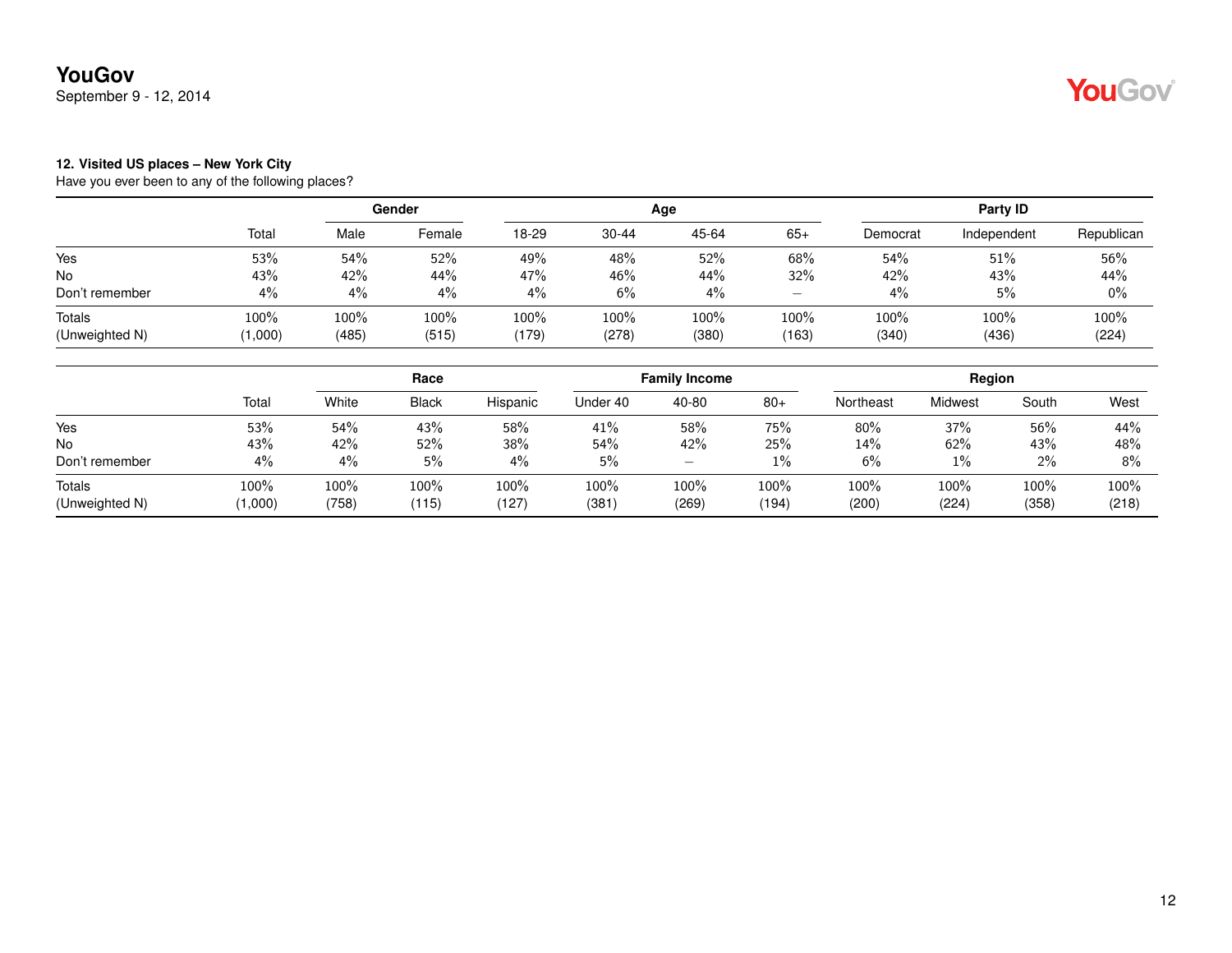September 9 - 12, 2014

## YouGov®

#### **13. Visited US places – Los Angeles**

|                |         | Gender |        |       |           | Age   | Party ID                 |          |             |            |
|----------------|---------|--------|--------|-------|-----------|-------|--------------------------|----------|-------------|------------|
|                | Total   | Male   | Female | 18-29 | $30 - 44$ | 45-64 | $65+$                    | Democrat | Independent | Republican |
| Yes            | 45%     | 49%    | 41%    | 30%   | 39%       | 50%   | 63%                      | 43%      | 41%         | 54%        |
| <b>No</b>      | 52%     | 47%    | 56%    | 66%   | 56%       | 47%   | 37%                      | 53%      | 54%         | 45%        |
| Don't remember | 4%      | 4%     | 3%     | 5%    | 6%        | 4%    | $\overline{\phantom{a}}$ | 4%       | 5%          | $0\%$      |
| Totals         | 100%    | 100%   | 100%   | 100%  | 100%      | 100%  | 100%                     | 100%     | 100%        | 100%       |
| (Unweighted N) | (1,000) | (485)  | (515)  | (179) | (278)     | (380) | (163)                    | (340)    | (436)       | (224)      |

|                          |                 | Race          |               |               |               | <b>Family Income</b> |               | Region        |               |               |               |
|--------------------------|-----------------|---------------|---------------|---------------|---------------|----------------------|---------------|---------------|---------------|---------------|---------------|
|                          | Total           | White         | <b>Black</b>  | Hispanic      | Under 40      | 40-80                | $80+$         | Northeast     | Midwest       | South         | West          |
| Yes                      | 45%             | 47%           | 31%           | 46%           | 33%           | 53%                  | 59%           | 26%           | 41%           | 35%           | 79%           |
| No                       | 52%             | 50%           | 65%           | $50\%$        | 64%           | 47%                  | 39%           | 66%           | 57%           | 63%           | 15%           |
| Don't remember           | 4%              | 4%            | 4%            | 4%            | 3%            | $0\%$                | $2\%$         | 7%            | 2%            | $2\%$         | 6%            |
| Totals<br>(Unweighted N) | 100%<br>(1,000) | 100%<br>(758) | 100%<br>(115) | 100%<br>(127) | 100%<br>(381) | 100%<br>(269)        | 100%<br>(194) | 100%<br>(200) | 100%<br>(224) | 100%<br>(358) | 100%<br>(218) |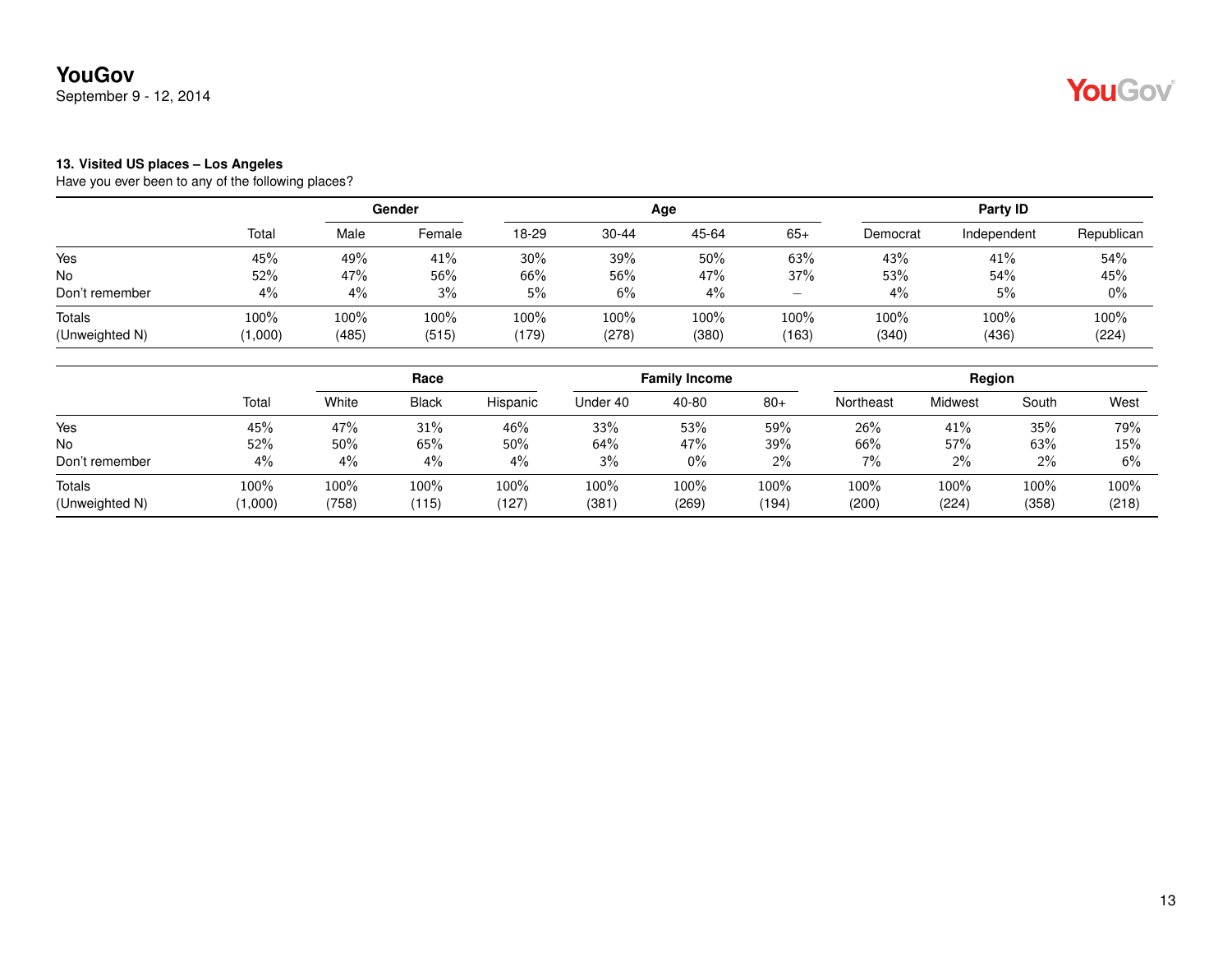September 9 - 12, 2014

## YouGov®

#### **14. Visited US places – Chicago**

|                 | Gender        |               |               |               |               | Party ID          |               |               |               |
|-----------------|---------------|---------------|---------------|---------------|---------------|-------------------|---------------|---------------|---------------|
| Total           | Male          | Female        | 18-29         | $30 - 44$     | 45-64         | $65+$             | Democrat      | Independent   | Republican    |
| 49%             | 53%           | 44%           | 41%           | 41%           | 51%           | 65%               | 53%           | 45%           | 50%           |
| 47%             | 42%           | 52%           | 54%           | 51%           | 45%           | 35%               | 43%           | 50%           | 47%           |
| 4%              | 5%            | 4%            | 5%            | 8%            | 4%            | $\qquad \qquad -$ | 4%            | 5%            | 3%            |
| 100%<br>(1,000) | 100%<br>(485) | 100%<br>(515) | 100%<br>(179) | 100%<br>(278) | 100%<br>(380) | 100%<br>(163)     | 100%<br>(340) | 100%<br>(436) | 100%<br>(224) |
|                 |               |               |               |               |               | Age               |               |               |               |

|                          |                 | Race          |               |               |               | <b>Family Income</b> |               | Region        |               |               |               |
|--------------------------|-----------------|---------------|---------------|---------------|---------------|----------------------|---------------|---------------|---------------|---------------|---------------|
|                          | Total           | White         | <b>Black</b>  | Hispanic      | Under 40      | 40-80                | $80+$         | Northeast     | Midwest       | South         | West          |
| Yes                      | 49%             | 53%           | 43%           | 29%           | 37%           | 51%                  | 70%           | 32%           | 75%           | 42%           | 46%           |
| No                       | 47%             | 43%           | 53%           | 65%           | 59%           | 49%                  | 28%           | 61%           | 21%           | 55%           | 49%           |
| Don't remember           | 4%              | 4%            | 4%            | $6\%$         | 4%            | $0\%$                | $2\%$         | 8%            | 3%            | 3%            | 5%            |
| Totals<br>(Unweighted N) | 100%<br>(1,000) | 100%<br>(758) | 100%<br>(115) | 100%<br>(127) | 100%<br>(381) | 100%<br>(269)        | 100%<br>(194) | 100%<br>(200) | 100%<br>(224) | 100%<br>(358) | 100%<br>(218) |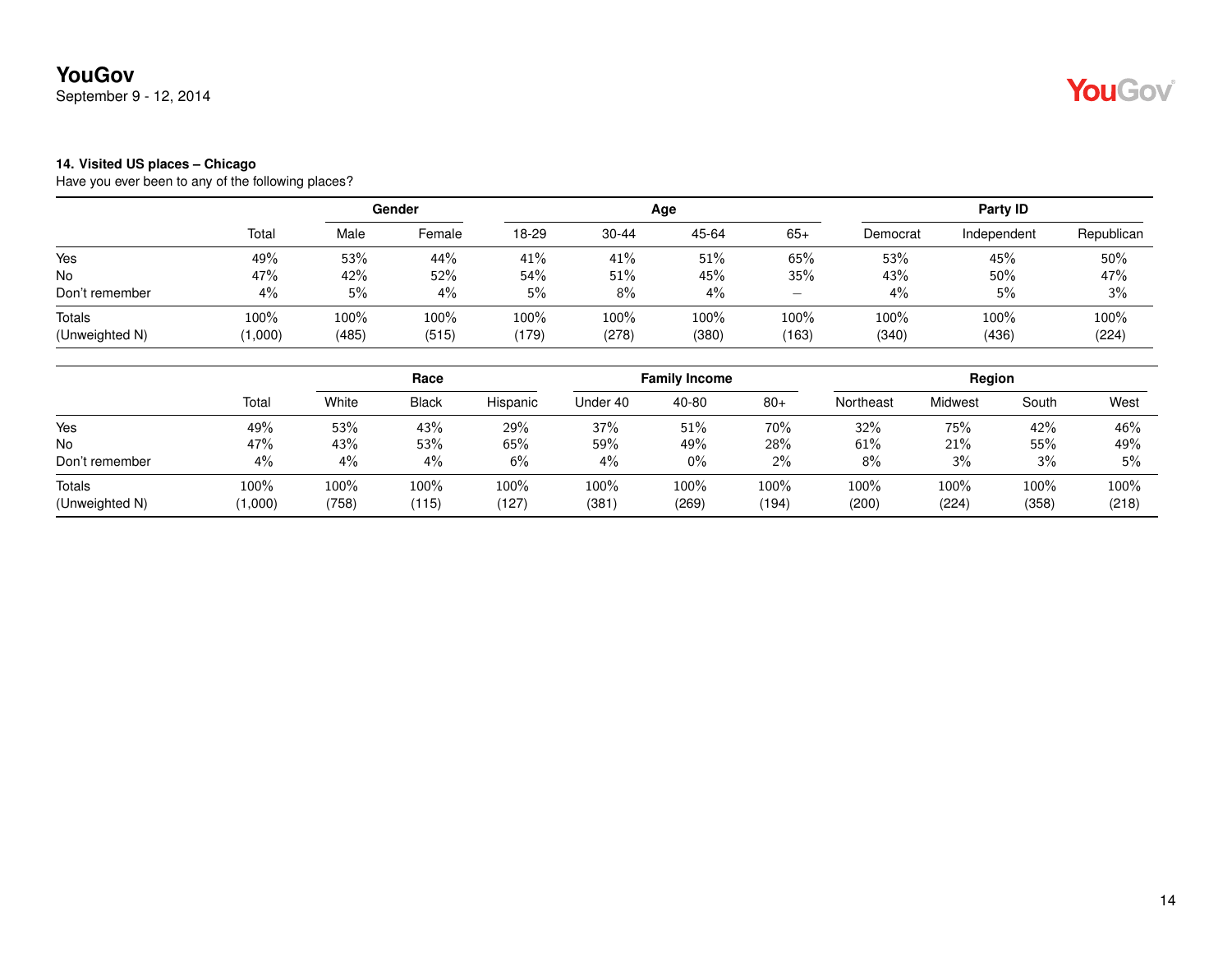September 9 - 12, 2014

## YouGov®

#### **15. Visited US places – Dallas/Fort Worth**

|                                 |                 | Gender        |               |               |               | Age           | Party ID          |               |               |               |
|---------------------------------|-----------------|---------------|---------------|---------------|---------------|---------------|-------------------|---------------|---------------|---------------|
|                                 | Total           | Male          | Female        | 18-29         | $30 - 44$     | 45-64         | $65+$             | Democrat      | Independent   | Republican    |
| Yes                             | 37%             | 42%           | 32%           | 23%           | 34%           | 41%           | 50%               | 34%           | 37%           | 41%           |
| No                              | 59%             | 54%           | 64%           | 74%           | 59%           | 54%           | 50%               | 62%           | 58%           | 58%           |
| Don't remember                  | 4%              | 4%            | 4%            | 3%            | 6%            | 5%            | $\qquad \qquad -$ | 5%            | 5%            | 1%            |
| <b>Totals</b><br>(Unweighted N) | 100%<br>(1,000) | 100%<br>(485) | 100%<br>(515) | 100%<br>(179) | 100%<br>(278) | 100%<br>(380) | 100%<br>(163)     | 100%<br>(340) | 100%<br>(436) | 100%<br>(224) |

|                          |                 |               | Race          |               |              | <b>Family Income</b> |               | Region        |               |                  |               |
|--------------------------|-----------------|---------------|---------------|---------------|--------------|----------------------|---------------|---------------|---------------|------------------|---------------|
|                          | Total           | White         | <b>Black</b>  | Hispanic      | Under 40     | 40-80                | $80+$         | Northeast     | Midwest       | South            | West          |
| Yes                      | 37%             | 39%           | 25%           | 34%           | 31%          | 35%                  | 55%           | 15%           | 37%           | 46%              | 38%           |
| No                       | 59%             | 57%           | 71%           | 61%           | 64%          | 65%                  | 44%           | 78%           | 62%           | 52%              | 53%           |
| Don't remember           | 4%              | $4\%$         | 5%            | 5%            | 5%           | $0\%$                | 1%            | 7%            | $1\%$         | $2\%$            | 9%            |
| Totals<br>(Unweighted N) | 100%<br>(1,000) | 100%<br>(758) | 100%<br>(115) | 100%<br>(127) | 100%<br>(381 | 100%<br>(269)        | 100%<br>(194) | 100%<br>(200) | 100%<br>(224) | $100\%$<br>(358) | 100%<br>(218) |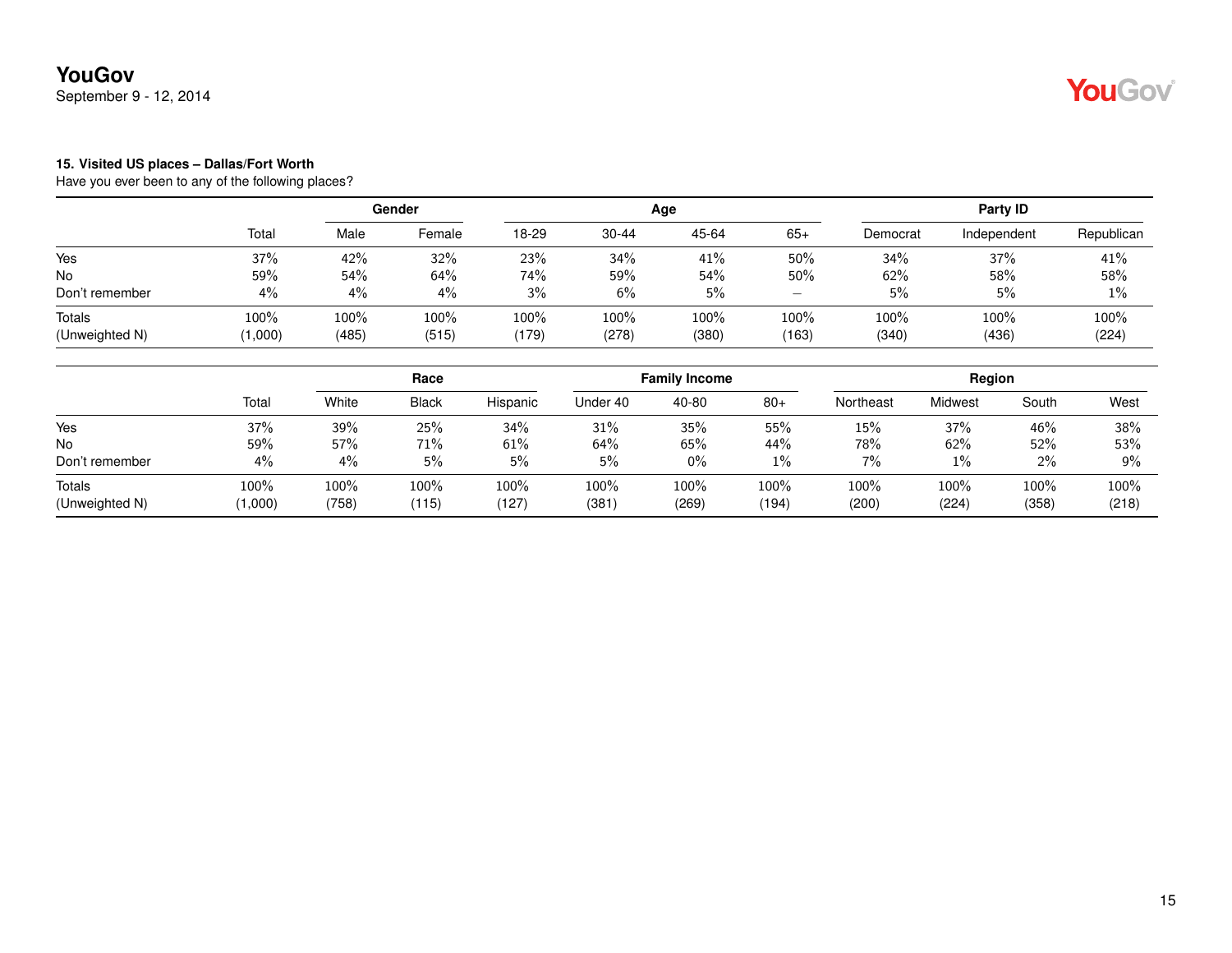September 9 - 12, 2014

## YouGov®

#### **16. Visited US places – Houston**

|                          |                    | Gender        |               |               |               | Age           | Party ID                              |               |               |               |
|--------------------------|--------------------|---------------|---------------|---------------|---------------|---------------|---------------------------------------|---------------|---------------|---------------|
|                          | Total              | Male          | Female        | 18-29         | $30 - 44$     | 45-64         | $65+$                                 | Democrat      | Independent   | Republican    |
| Yes                      | 31%                | 35%           | 28%           | 18%           | 27%           | 37%           | 44%                                   | 29%           | 29%           | 40%           |
| <b>No</b>                | 64%                | 60%           | 68%           | 78%           | 66%           | 58%           | 56%                                   | 66%           | 65%           | 60%           |
| Don't remember           | 4%                 | 5%            | 4%            | 3%            | $7\%$         | 5%            | $\hspace{1.0cm} \rule{1.5cm}{0.15cm}$ | 5%            | 5%            | 1%            |
| Totals<br>(Unweighted N) | $100\%$<br>(1,000) | 100%<br>(485) | 100%<br>(515) | 100%<br>(179) | 100%<br>(278) | 100%<br>(380) | 100%<br>(163)                         | 100%<br>(340) | 100%<br>(436) | 100%<br>(224) |

|                          |                 | Race          |               |               |               | <b>Family Income</b> |               | Region        |               |               |               |
|--------------------------|-----------------|---------------|---------------|---------------|---------------|----------------------|---------------|---------------|---------------|---------------|---------------|
|                          | Total           | White         | <b>Black</b>  | Hispanic      | Under 40      | 40-80                | $80+$         | Northeast     | Midwest       | South         | West          |
| Yes                      | 31%             | 31%           | 30%           | 36%           | 28%           | 34%                  | 38%           | 8%            | 34%           | 40%           | 33%           |
| No                       | 64%             | 65%           | 65%           | 60%           | 68%           | 66%                  | 61%           | 84%           | 64%           | 58%           | 58%           |
| Don't remember           | 4%              | 4%            | 5%            | 5%            | 5%            | $0\%$                | 1%            | 7%            | 1%            | $2\%$         | 9%            |
| Totals<br>(Unweighted N) | 100%<br>(1,000) | 100%<br>(758) | 100%<br>(115) | 100%<br>(127) | 100%<br>(381) | 100%<br>(269)        | 100%<br>(194) | 100%<br>(200) | 100%<br>(224) | 100%<br>(358) | 100%<br>(218) |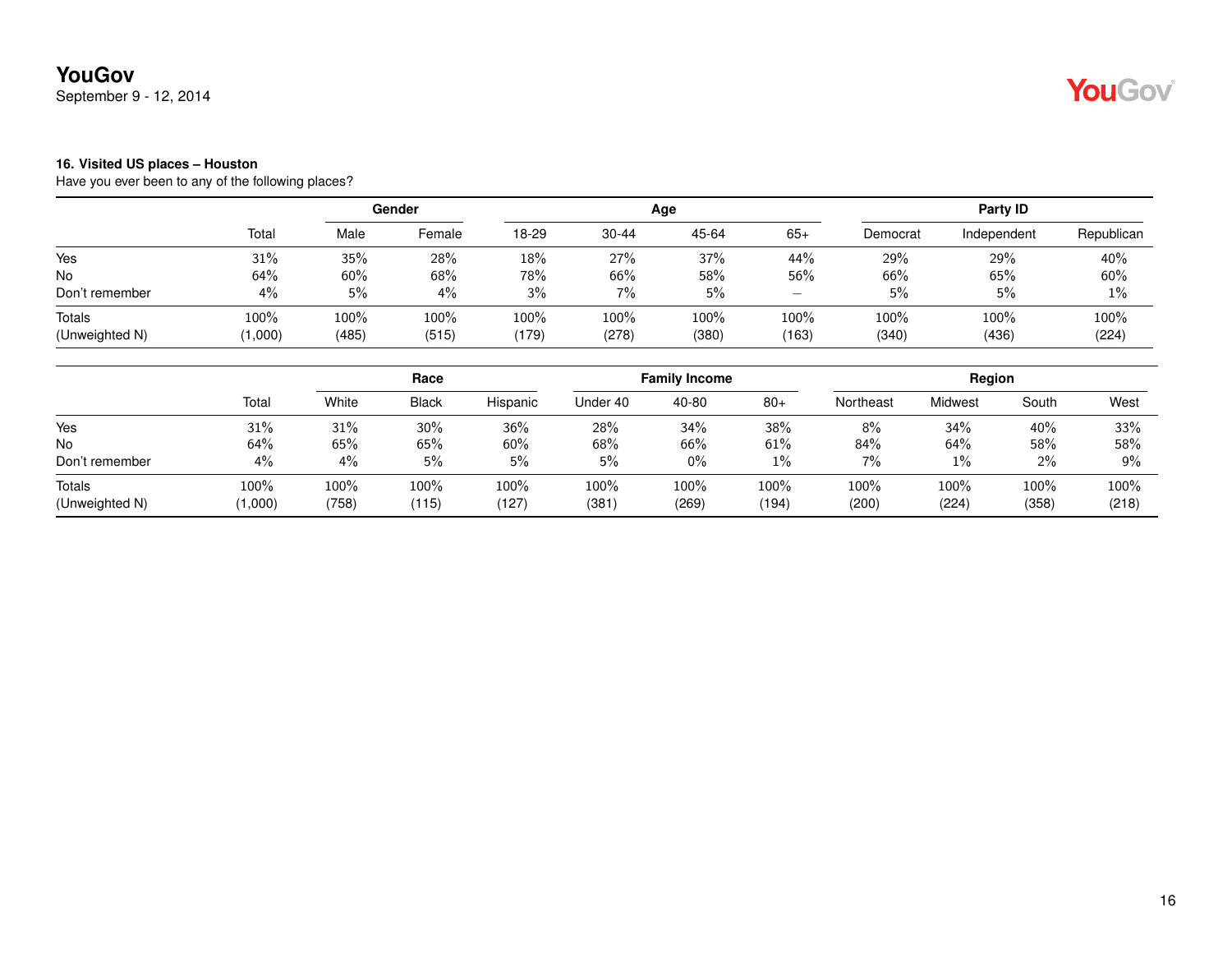September 9 - 12, 2014

# YouGov®

#### **17. Visited US places – Philadelphia**

|                          |                    |               | Gender        |               |               | Age           |                                       |               | Party ID      |               |
|--------------------------|--------------------|---------------|---------------|---------------|---------------|---------------|---------------------------------------|---------------|---------------|---------------|
|                          | Total              | Male          | Female        | 18-29         | $30 - 44$     | 45-64         | $65+$                                 | Democrat      | Independent   | Republican    |
| Yes                      | 40%                | 44%           | 36%           | 34%           | 31%           | 44%           | 51%                                   | 39%           | 38%           | 45%           |
| <b>No</b>                | 56%                | 51%           | 61%           | 62%           | 62%           | 53%           | 49%                                   | 57%           | 58%           | 52%           |
| Don't remember           | 4%                 | 5%            | 3%            | 4%            | $7\%$         | 3%            | $\hspace{1.0cm} \rule{1.5cm}{0.15cm}$ | 4%            | 4%            | 3%            |
| Totals<br>(Unweighted N) | $100\%$<br>(1,000) | 100%<br>(485) | 100%<br>(515) | 100%<br>(179) | 100%<br>(278) | 100%<br>(380) | 100%<br>(163)                         | 100%<br>(340) | 100%<br>(436) | 100%<br>(224) |

|                          |                 |               | Race          |               |              | <b>Family Income</b> |               | Region        |               |               |               |
|--------------------------|-----------------|---------------|---------------|---------------|--------------|----------------------|---------------|---------------|---------------|---------------|---------------|
|                          | Total           | White         | <b>Black</b>  | Hispanic      | Under 40     | 40-80                | $80+$         | Northeast     | Midwest       | South         | West          |
| Yes                      | 40%             | 43%           | 32%           | 28%           | 28%          | 39%                  | 62%           | 69%           | 27%           | 39%           | 30%           |
| No                       | 56%             | 53%           | 65%           | 66%           | 68%          | 60%                  | 37%           | 26%           | 70%           | 59%           | 64%           |
| Don't remember           | 4%              | 3%            | 3%            | 7%            | 4%           | $1\%$                | $1\%$         | 5%            | 3%            | $2\%$         | 6%            |
| Totals<br>(Unweighted N) | 100%<br>(1,000) | 100%<br>(758) | 100%<br>(115) | 100%<br>(127) | 100%<br>(381 | 100%<br>(269)        | 100%<br>(194) | 100%<br>(200) | 100%<br>(224) | 100%<br>(358) | 100%<br>(218) |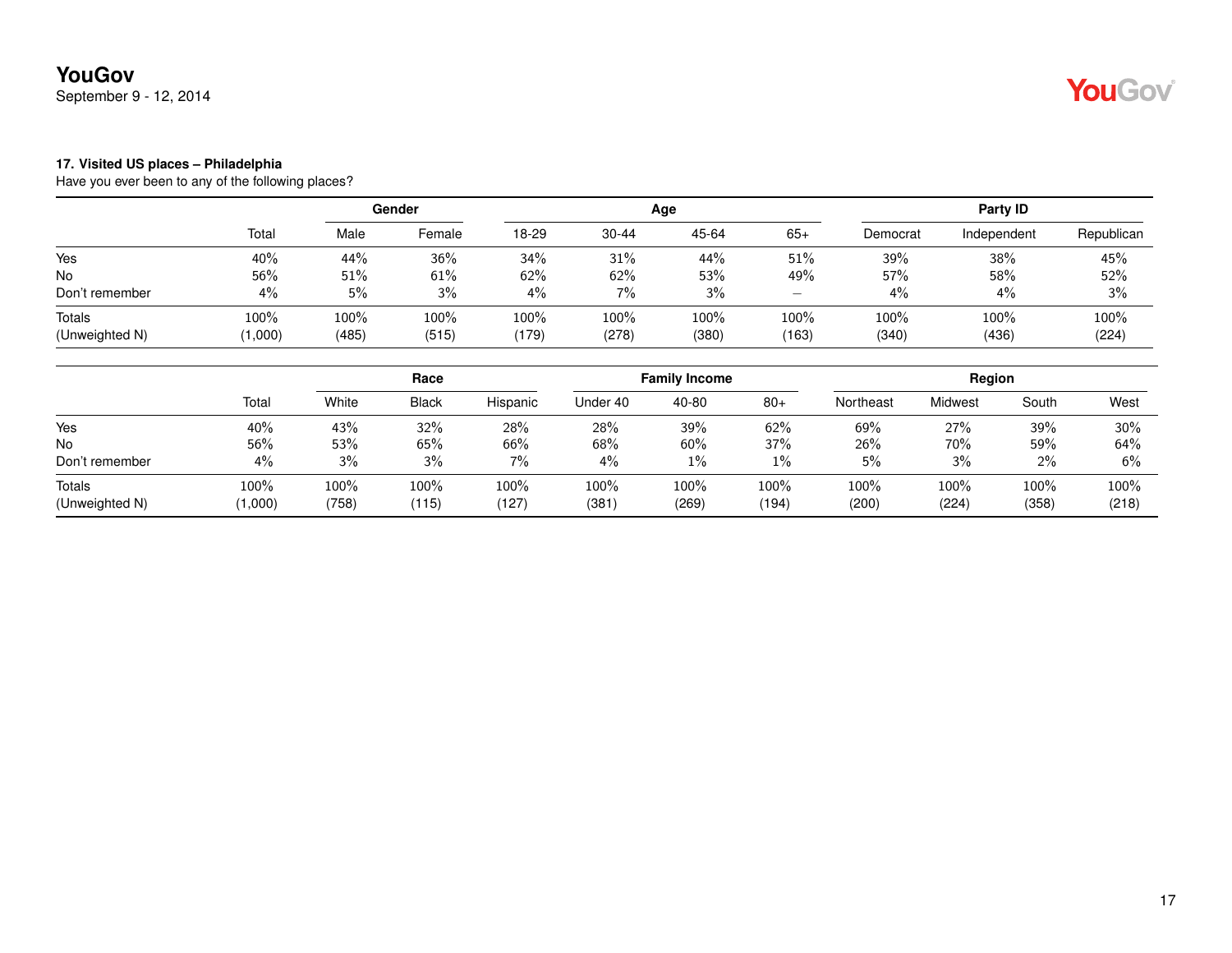September 9 - 12, 2014

## YouGov®

#### **18. Visited US places – Washington D.C.**

|                                 |                 | Gender        |               |               |               | Age           | Party ID          |               |               |                          |
|---------------------------------|-----------------|---------------|---------------|---------------|---------------|---------------|-------------------|---------------|---------------|--------------------------|
|                                 | Total           | Male          | Female        | 18-29         | $30 - 44$     | 45-64         | $65+$             | Democrat      | Independent   | Republican               |
| Yes                             | 48%             | 54%           | 44%           | 41%           | 43%           | 48%           | 68%               | 43%           | 47%           | 61%                      |
| No                              | 48%             | 43%           | 53%           | 57%           | 52%           | 49%           | 32%               | 54%           | 49%           | 39%                      |
| Don't remember                  | 3%              | 3%            | 3%            | $2\%$         | 5%            | 3%            | $\qquad \qquad -$ | 4%            | 4%            | $\overline{\phantom{0}}$ |
| <b>Totals</b><br>(Unweighted N) | 100%<br>(1,000) | 100%<br>(485) | 100%<br>(515) | 100%<br>(179) | 100%<br>(278) | 100%<br>(380) | 100%<br>(163)     | 100%<br>(340) | 100%<br>(436) | 100%<br>(224)            |

|                          |                 | Race          |               |               |               | <b>Family Income</b> |               | Region        |               |               |               |
|--------------------------|-----------------|---------------|---------------|---------------|---------------|----------------------|---------------|---------------|---------------|---------------|---------------|
|                          | Total           | White         | <b>Black</b>  | Hispanic      | Under 40      | 40-80                | $80+$         | Northeast     | Midwest       | South         | West          |
| Yes                      | 48%             | 54%           | 37%           | 30%           | 34%           | 52%                  | 74%           | 64%           | 45%           | 50%           | 36%           |
| No                       | 48%             | 43%           | 60%           | 66%           | 63%           | 48%                  | 25%           | 31%           | 54%           | 49%           | 58%           |
| Don't remember           | 3%              | 3%            | 3%            | $4\%$         | 3%            | $0\%$                | 1%            | 5%            | 1%            | $1\%$         | 6%            |
| Totals<br>(Unweighted N) | 100%<br>(1,000) | 100%<br>(758) | 100%<br>(115) | 100%<br>(127) | 100%<br>(381) | 100%<br>(269)        | 100%<br>(194) | 100%<br>(200) | 100%<br>(224) | 100%<br>(358) | 100%<br>(218) |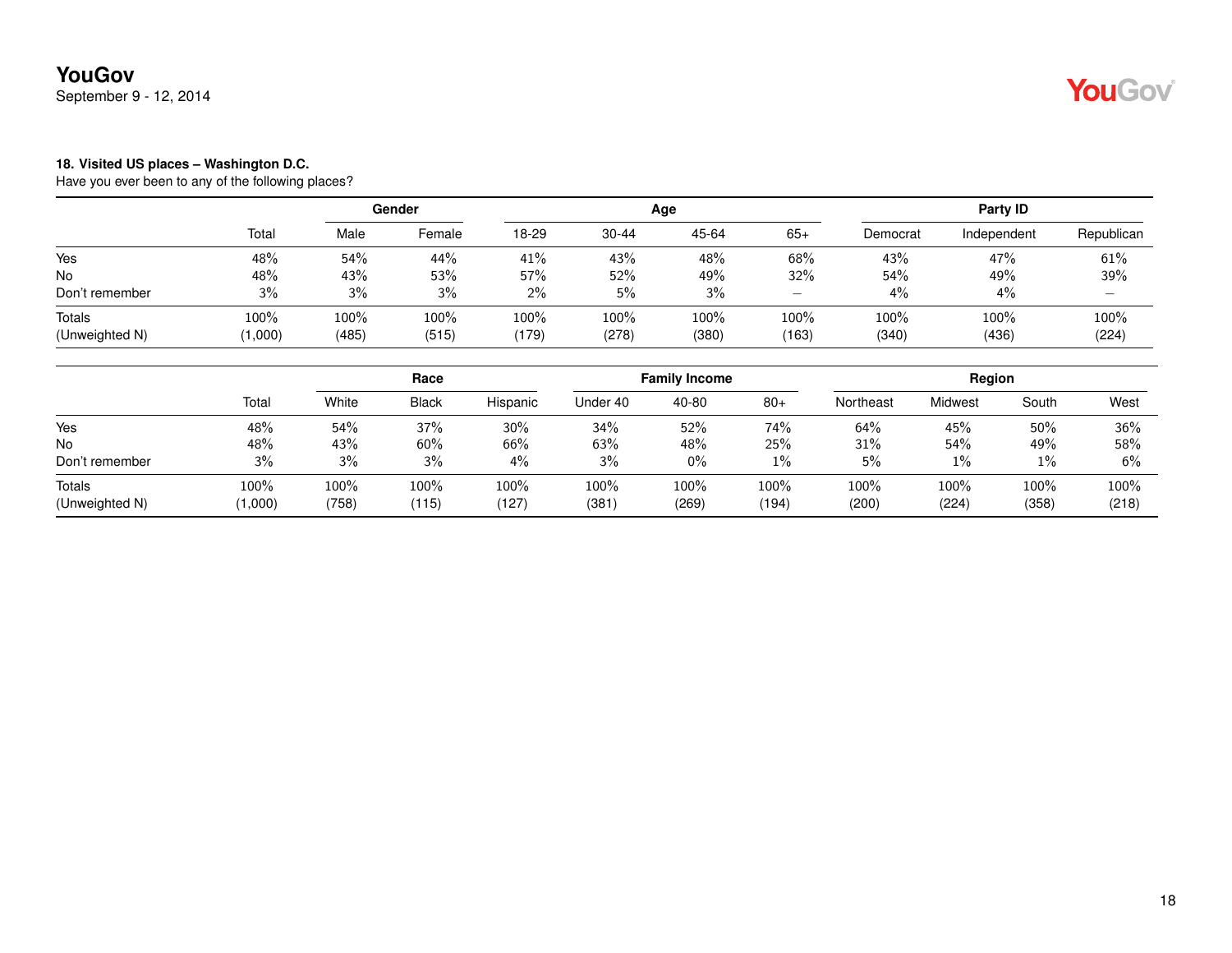September 9 - 12, 2014

## YouGov®

#### **19. Visited US places – Miami**

|       | Gender |                |       |           |       | Party ID     |          |             |               |
|-------|--------|----------------|-------|-----------|-------|--------------|----------|-------------|---------------|
| Total | Male   | Female         | 18-29 | $30 - 44$ | 45-64 | $65+$        | Democrat | Independent | Republican    |
| 37%   | 40%    | 35%            | 32%   | 30%       | 39%   | 49%          | 33%      | 40%         | 37%           |
| 59%   | 56%    | 62%            | 64%   | 65%       | 58%   | 48%          | 63%      | 55%         | 61%           |
| 4%    | 4%     | 3%             | 3%    | 5%        | 3%    | 2%           | 3%       | 4%          | 2%            |
| 100%  | 100%   | 100%           | 100%  | 100%      | 100%  | 100%         | $100\%$  | 100%        | 100%<br>(224) |
|       |        | (999)<br>(485) | (514) | (179)     | (277) | Age<br>(380) | (163)    | (340)       | (435)         |

|                          |               | Race          |               |               | <b>Family Income</b> |               |               | Region        |               |               |               |
|--------------------------|---------------|---------------|---------------|---------------|----------------------|---------------|---------------|---------------|---------------|---------------|---------------|
|                          | Total         | White         | <b>Black</b>  | Hispanic      | Under 40             | 40-80         | $80+$         | Northeast     | Midwest       | South         | West          |
| Yes                      | 37%           | 38%           | 30%           | 36%           | 28%                  | 41%           | 50%           | 35%           | 35%           | 44%           | 29%           |
| No                       | 59%           | 58%           | 68%           | 60%           | 68%                  | 59%           | 49%           | 60%           | 61%           | 54%           | 65%           |
| Don't remember           | 4%            | 4%            | 2%            | $4\%$         | $4\%$                | 1%            | 1%            | 5%            | 4%            | $1\%$         | 6%            |
| Totals<br>(Unweighted N) | 100%<br>(999) | 100%<br>(758) | 100%<br>(115) | 100%<br>(126) | 100%<br>(380)        | 100%<br>(269) | 100%<br>(194) | 100%<br>(200) | 100%<br>(223) | 100%<br>(358) | 100%<br>(218) |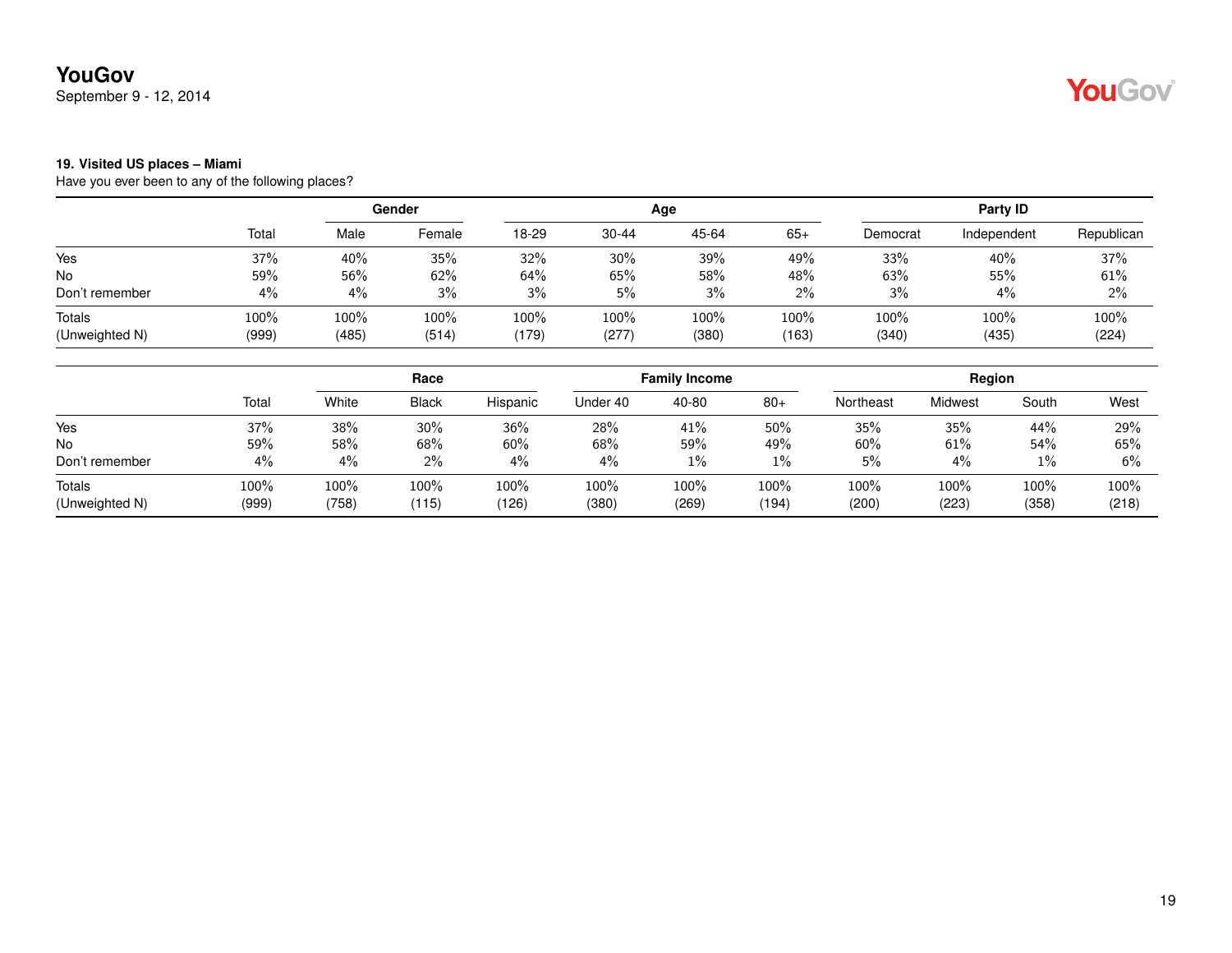September 9 - 12, 2014

## YouGov®

#### **20. Visited US places – Atlanta**

|                          |                    | Gender        |               |               |               | Age           | Party ID      |                  |               |               |
|--------------------------|--------------------|---------------|---------------|---------------|---------------|---------------|---------------|------------------|---------------|---------------|
|                          | Total              | Male          | Female        | 18-29         | $30 - 44$     | 45-64         | $65+$         | Democrat         | Independent   | Republican    |
| Yes                      | 46%                | 46%           | 45%           | 37%           | 39%           | 48%           | 63%           | 37%              | 47%           | 56%           |
| <b>No</b>                | 50%                | 49%           | 51%           | 61%           | 55%           | 48%           | 36%           | 58%              | 49%           | 41%           |
| Don't remember           | 4%                 | 4%            | 4%            | 3%            | $7\%$         | 4%            | $1\%$         | 5%               | 4%            | 3%            |
| Totals<br>(Unweighted N) | $100\%$<br>(1,000) | 100%<br>(485) | 100%<br>(515) | 100%<br>(179) | 100%<br>(278) | 100%<br>(380) | 100%<br>(163) | $100\%$<br>(340) | 100%<br>(436) | 100%<br>(224) |

|                          |                 | Race          |               |               | <b>Family Income</b> |               |               | Region        |               |               |               |
|--------------------------|-----------------|---------------|---------------|---------------|----------------------|---------------|---------------|---------------|---------------|---------------|---------------|
|                          | Total           | White         | <b>Black</b>  | Hispanic      | Under 40             | 40-80         | $80+$         | Northeast     | Midwest       | South         | West          |
| Yes                      | 46%             | 51%           | 46%           | 18%           | 35%                  | 53%           | 59%           | 31%           | 45%           | 62%           | 32%           |
| No                       | 50%             | 45%           | 52%           | 76%           | 60%                  | 47%           | 38%           | 64%           | 51%           | 37%           | 60%           |
| Don't remember           | 4%              | 4%            | 3%            | $6\%$         | 5%                   | $0\%$         | 3%            | 5%            | 4%            | $1\%$         | $7\%$         |
| Totals<br>(Unweighted N) | 100%<br>(1,000) | 100%<br>(758) | 100%<br>(115) | 100%<br>(127) | 100%<br>(381)        | 100%<br>(269) | 100%<br>(194) | 100%<br>(200) | 100%<br>(224) | 100%<br>(358) | 100%<br>(218) |